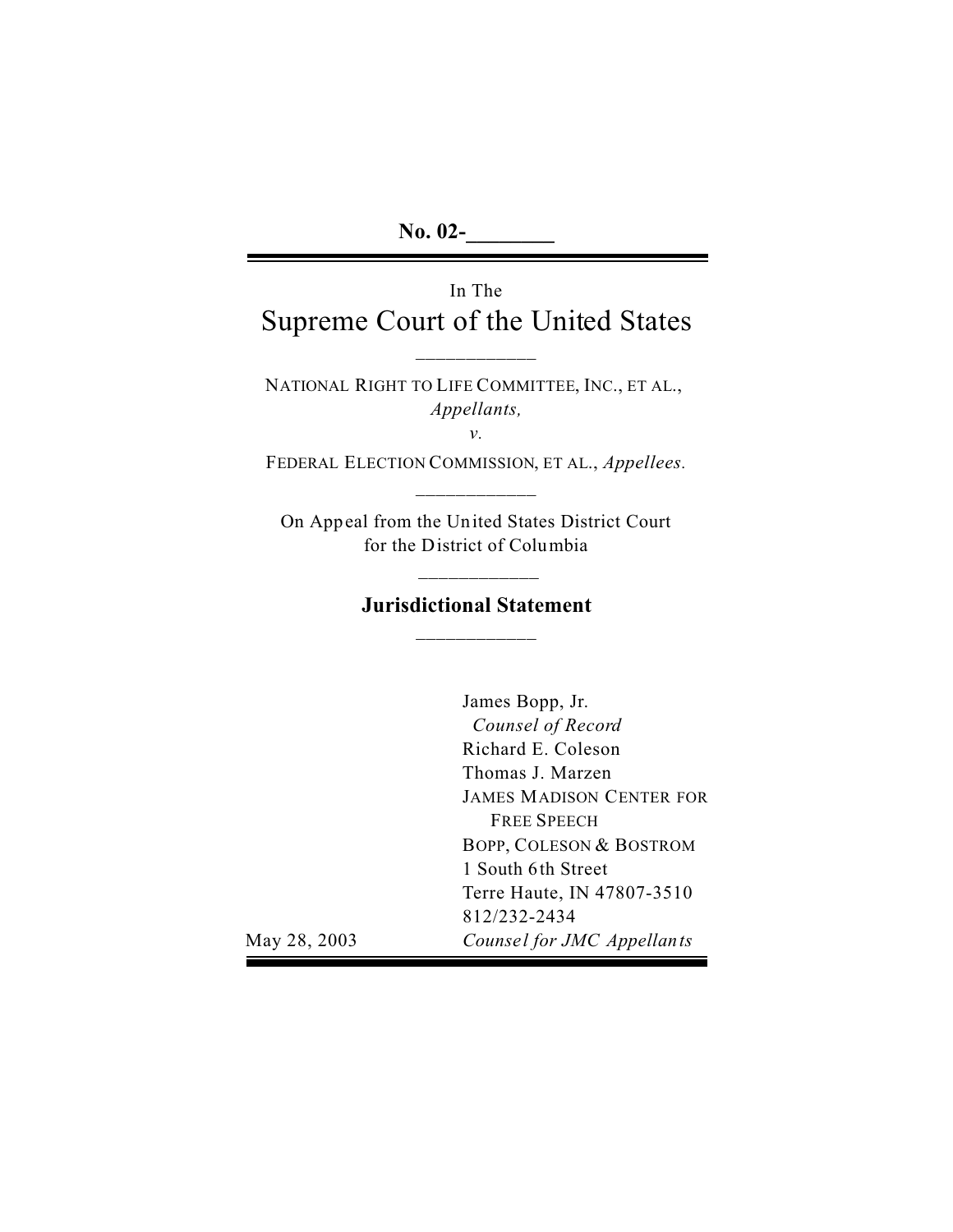#### **Questions Presented**

1. Whether the prohibition of  $\S$  101 of the Bipartisan Campaign Reform Act of 2002 (BCRA) on the solicitation, receipt, redirection, or use of "soft money" by any national political party for any communication that "promotes or supports . . . or attacks or opposes" a federal candidate, violates the First and Fifth Amendment and principles of federalism.

2. Whether the prohibition on federal officeholders and candidates from soliciting, receiving, directing, transferring, or spending "soft money" contained in BCRA § 101 violates the First Amendment.

3. Whether the prohibition on state officeholders and candidates from soliciting, receiving, directing, transferring, or spending "soft money" in connection with an election for federal office in BCRA §101 violates the First Amendment.

4. Whether the backup "electioneering communication" definition at BCRA§ 201, or its construction by the district court, violates the First Amendment.

5. Whether the requirements that "disbursements" and "expenditures" be reported as occurring when contracted for, rather than when made, BCRA §§ 201 and 212, are justiciable and violate the First Amendment.

6. Whether District Court injunction should extend to activities outside the District of Columbia.

7. Whether BCRA § 403(b), permitting members of Congress to intervene, and the permitted intervention by Intervenor-Defendants without regard to whether they have Article III standing, violates the Constitution.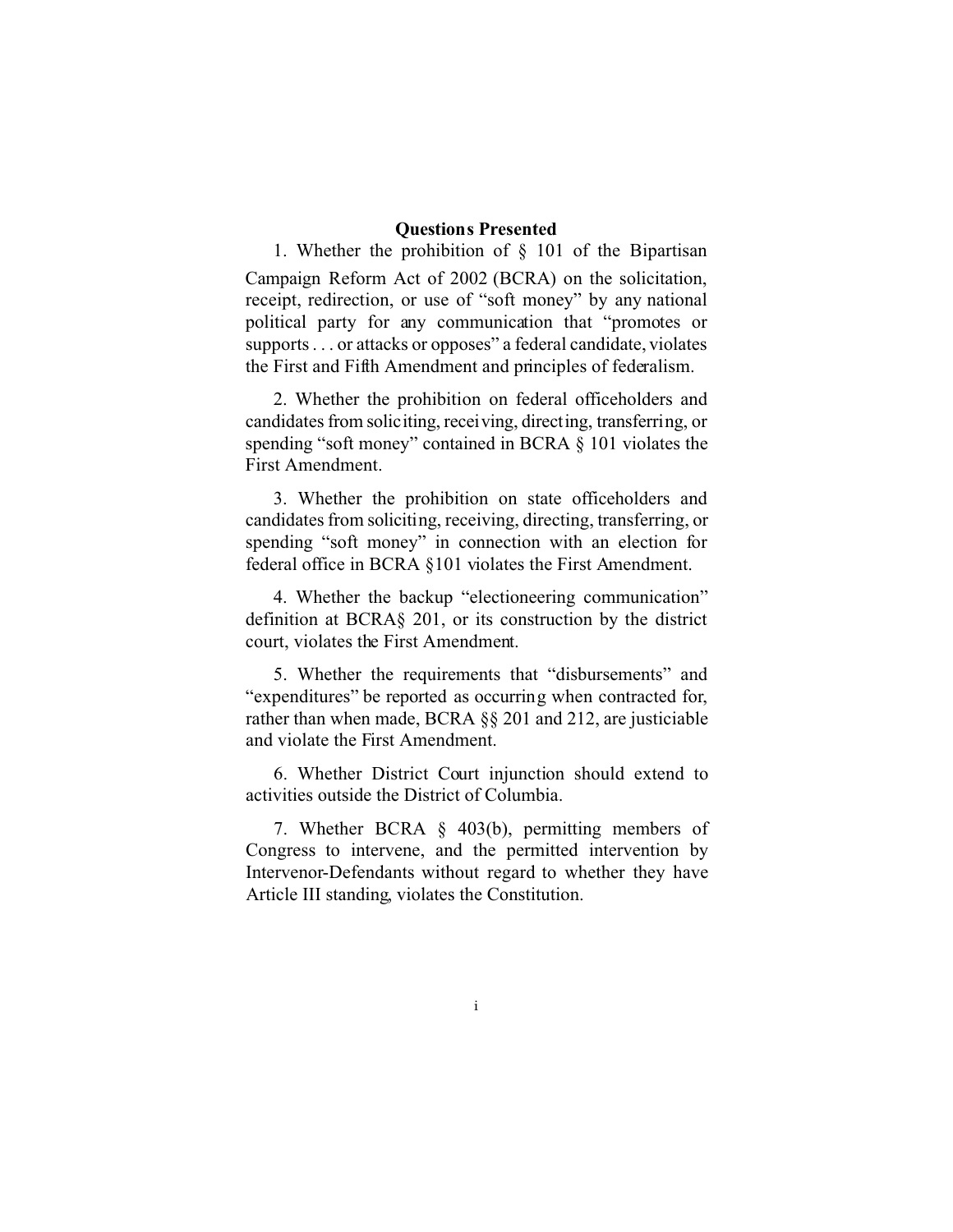#### **Parties to the Proceedings**

This jurisdictional statement is filed on behalf of the following **Plaintiffs-Appellants** represented by the James Madison Center for Free Speech (JMC Appellants): U.S. Representative Mike Pence, Alabama Attorney General Bill Pryor, Libertarian National Committee, Inc. (LNC), Club for Growth, Inc. (CFG), Indiana Family Institute, Inc. (IFI), National Right to Life Committee, Inc. (NRLC), National Right to Life Educational Trust Fund (NRL Ed Fund), and National Right to Life Political Action Committee (NRL PAC).<sup>1</sup>

As to the **appeal of the denial of the** *Madison Center Plaintiffs' Motion to Alter or Amend the Judgment* herein, Trevor M. Southerland, and Barret Austin O'Brock were also plaintiffs below and are appellants along with the previously listed JMC Appellants.<sup>2</sup>

**Plaintiffs** below not represented by the Madison Center were U.S. Senator Mitch McConnell, former U.S. Representative Bob Bar, American Civil Liberties Union, Associated Builders and Contractors, Inc., Associated Builders and Contractors Political Action Committee, Center for Individual Freedom, National Right to Work Committee, 6-Plus Association, Inc., Southeastern Legal Foundation, Inc., U.S. English d/b/a/ ProENGLISH, Thomas McInerney.

<sup>1</sup> **Withdrawn Plaintiffs** below are Alabama Republican Executive Committee, Libertarian Party of Illinois, Inc., DuPage Political Action Council, Jefferson County Republican Executive Committee, Christian Coalition of America, Inc., and Martin Connors.

<sup>2</sup> The Madison Center represented these two minors, who would be appellees as to their successful challenge to the ban on contributions by minors to candidates or political party committees. Mr. Southerland will become 18 years of age on May 28, 2003.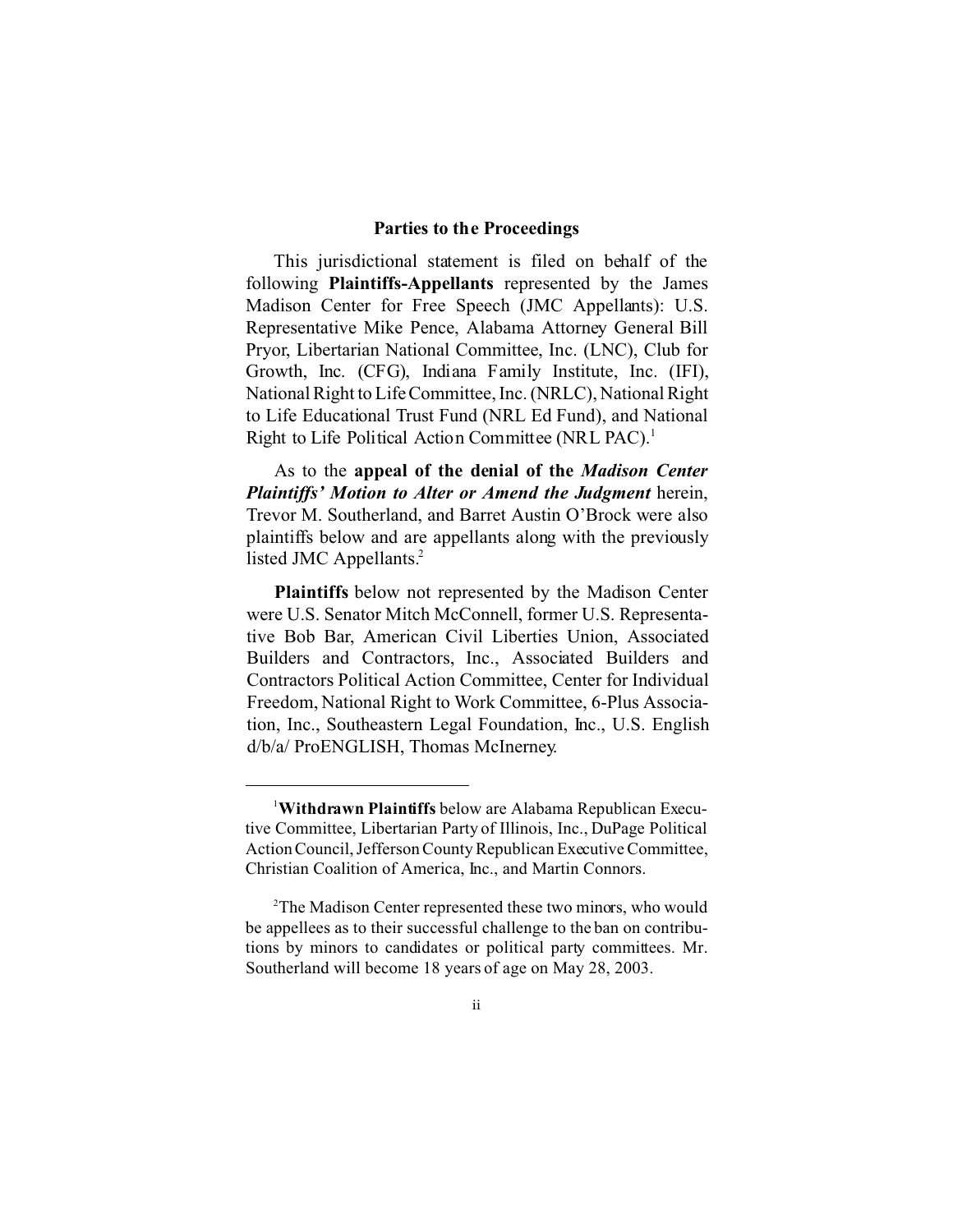**Defendants** and **Intervenor-Defendants**, Appellees, herein, are the Federal Election Commission (FEC), Federal Communication Commission (FCC), John D. Ashcroft, in his capacity as Attorney General of the United States, the United States Department of Justice; and the United States of America, U.S. Senator John McCain, U.S. Senator Russell Feingold, U.S. Representative Christopher Shays, U.S. Representative Martin Meehan, U.S. Senator Olympia Snowe, and U.S. Senator James Jeffords.

**Defendants in consolidated cases:** (in addition to those named above) David W. Mason, Ellen L. Weintraub, Danny L. McDonald, Bradley A. Smith, Scott E. Thomas, and Michael E. Toner, in their official capacities as FEC Commissioners.

#### **Plaintiffs in consolidated cases:**

- *National Rifle Ass'n v. FEC*, No. 02-581 National Rifle Association of America (NRA) and NRA Political Victory Fund
- *Echols v. FEC*, No. 02-633 Emily Echols, Daniel Solid, Hannah McDow, Isaac McDow, Jessica Mitchell, and Zachary White.
- *Chamber of Commerce v. FEC*, No. 02-751 Chamber of Commerce of the United States, U.S. Chamber Political Action Committee, and National Association of Manufacturers (Plaintiff National Association of Wholesaler-Distributors withdrew.)
- • *National Ass'n of Broadcasters v. FEC*, No. 02-753 National Association of Broadcasters
- *AFL-CIO v. FEC*, No. 02-754 AFL-CIO and AFL-CIO Committee on Political Education and Political Contributions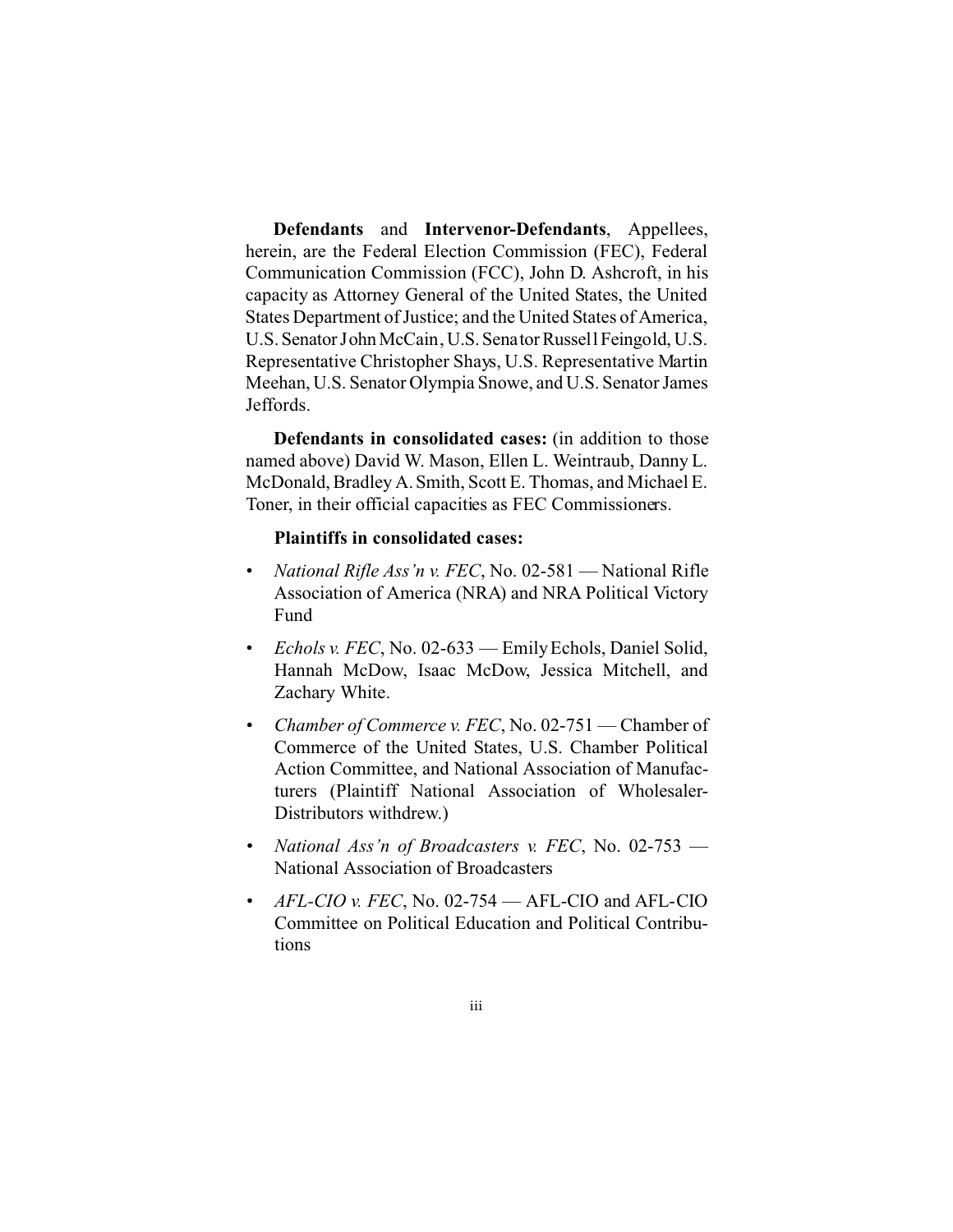- *Paul v. FEC*, No. 02-781 U.S. Representative Ron Paul, Gun Owners of America, Inc., Gun Owners of America Political Victory Fund, Realcampaignreform.org, Citizens United, Citizens United Political Victory Fund, Michael Cloud, and Clara Howell
- • *Republican National Committee v. FEC*, No. 02-874 Republican National Committee, (RNC), Robert Michael Duncan, former Treasurer, current General Counsel, and Member of the RNC, the Republican Party of Colorado, the Republican Party of New Mexico, the Republican Party of Ohio, and the Dallas County (Iowa) Republican County Central Committee
- • *California Democratic Party v. FEC*, No. 02-875 California Democratic Party, Art Torres, Yolo County Democratic Central Committee, California Republican Party, Shawn Steel, Timothy Morgan, Barbara Alby, Santa Cruz County Republican Central Committee, and Douglas Boyd, Jr.
- • *Adams v. FEC*, No. 02-877 Victoria Jackson Gray Adams, Carrie Bolton, Cynthia Brown, Derek Cressman, Victoria Fitzgerald, Anurada Joshi, Peter Kostmayer, Nancy Russell, Kate Seely-Kirk, Rose Taylor, Stephanie Wilson, California Public Interest Research Group (PIRG), The Fannie Lou Hamer Project, and Association of Community Organizers for Reform Now
- *Thompson v. FEC*, No. 02881 U.S. Representatives Bennie Thompson and Earl Hilliard.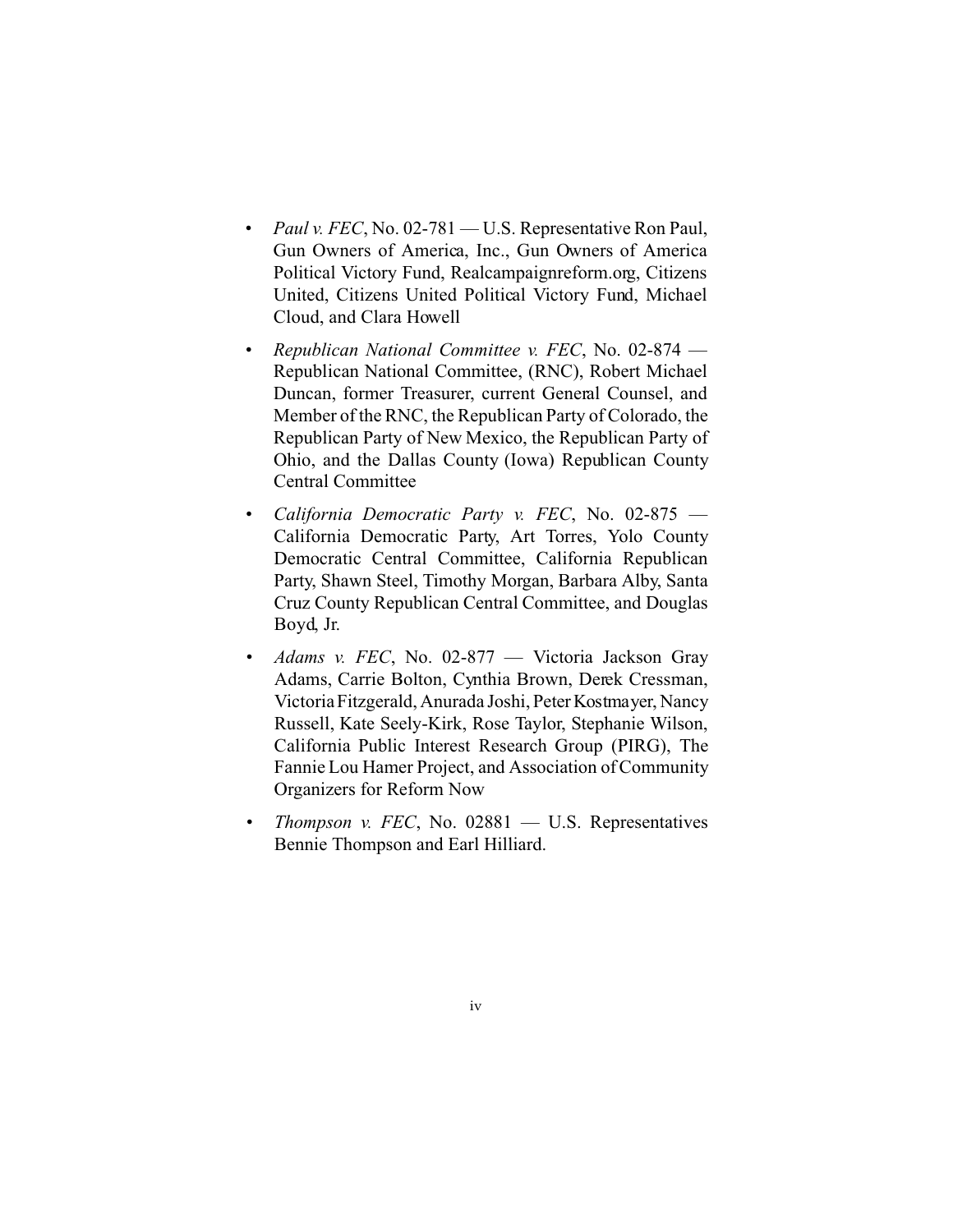## **Corporate Disclosure Statement**

None of the appellants has a parent corporation and no publicly held company owns ten percent or more of the stock of any of the appellants. Rule 29.6.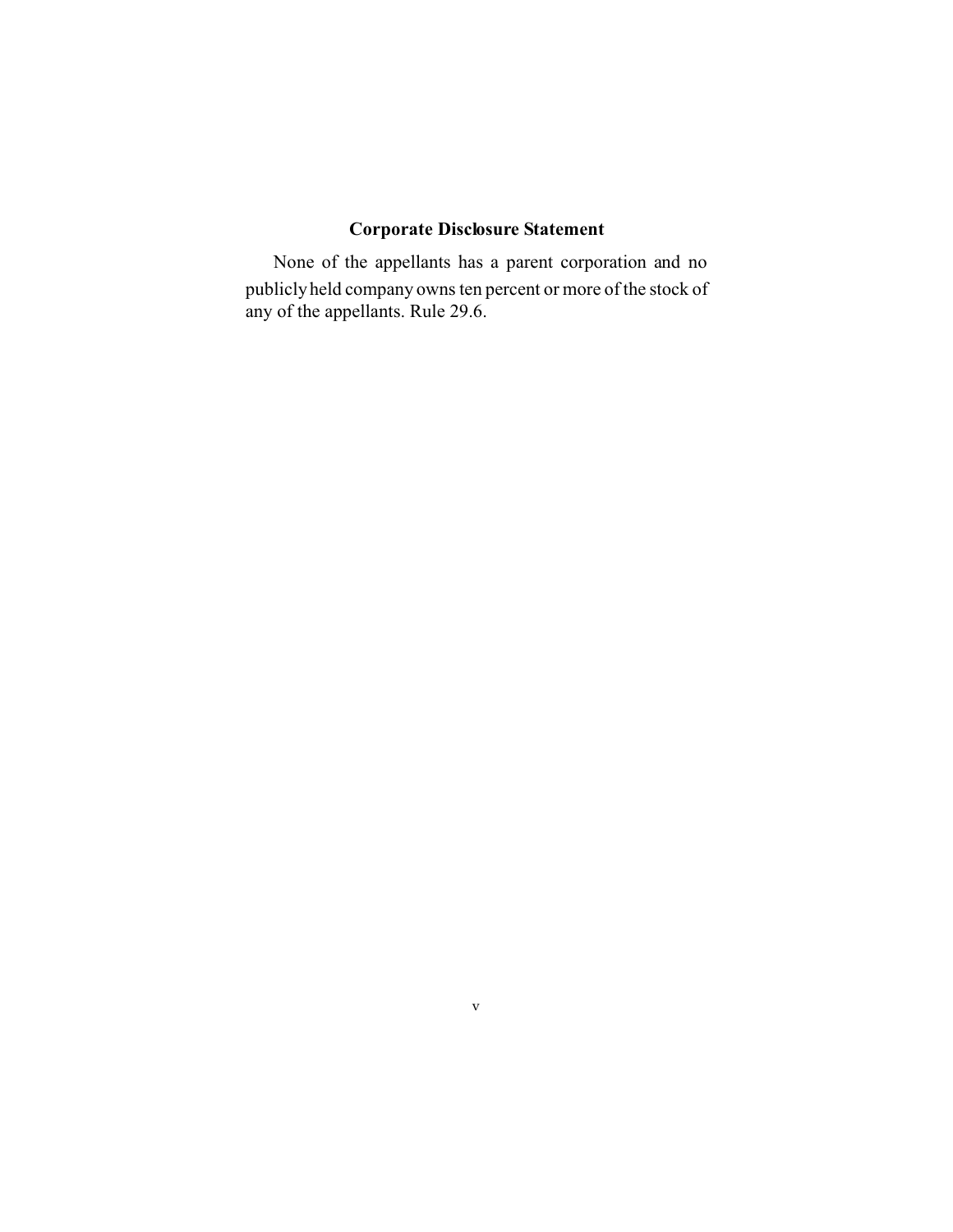## **Table of Contents**

| Questions Presented Are Substantial  16                                                                                                  |
|------------------------------------------------------------------------------------------------------------------------------------------|
| Raising or Using "Soft Money" By National Political<br>Party Committees to Promote, Support, Attack, or<br>Oppose Federal Candidates  16 |
| Federal Officeholders and Candidates.  18                                                                                                |
| State Officeholders and Candidates  18                                                                                                   |
| The Truncated Backup Electioneering Communication"                                                                                       |
| Disclosure Requirements on "Electioneering Communi-<br>cations" and Independent Expenditures.  22                                        |
| Extent of the District Court's Injunction  223                                                                                           |
| Article III Standing of Congressional Intervenors  24                                                                                    |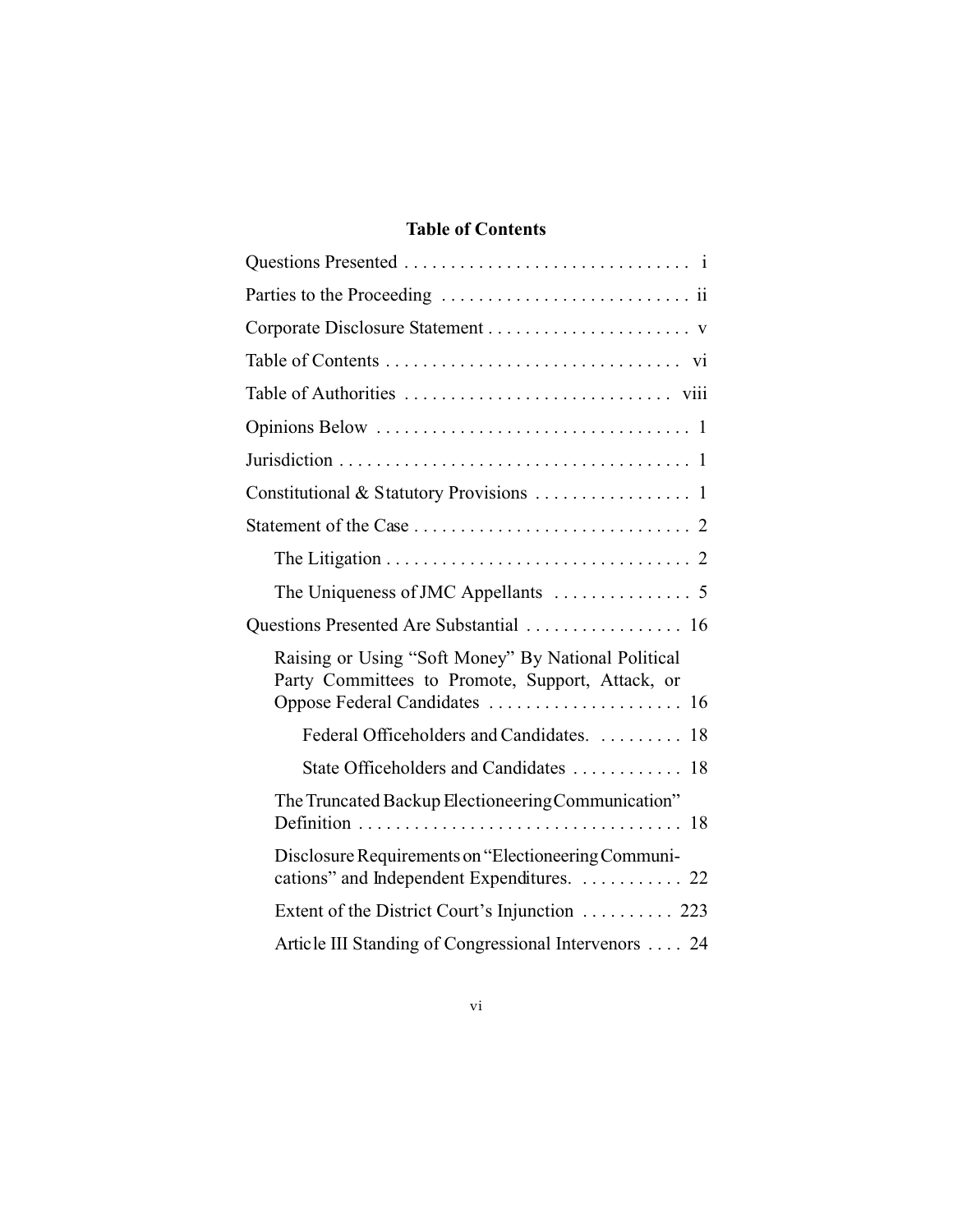|--|--|--|

# **Appendix Table of Contents**

# *Main Appeal*

| Appendix F, Bipartisan Campaign Reform Act of 2002 |  |
|----------------------------------------------------|--|
|                                                    |  |

## *Denial of Motion to Alter or Amend Judgment*

| Appendix I, Order of District Court 83a |  |
|-----------------------------------------|--|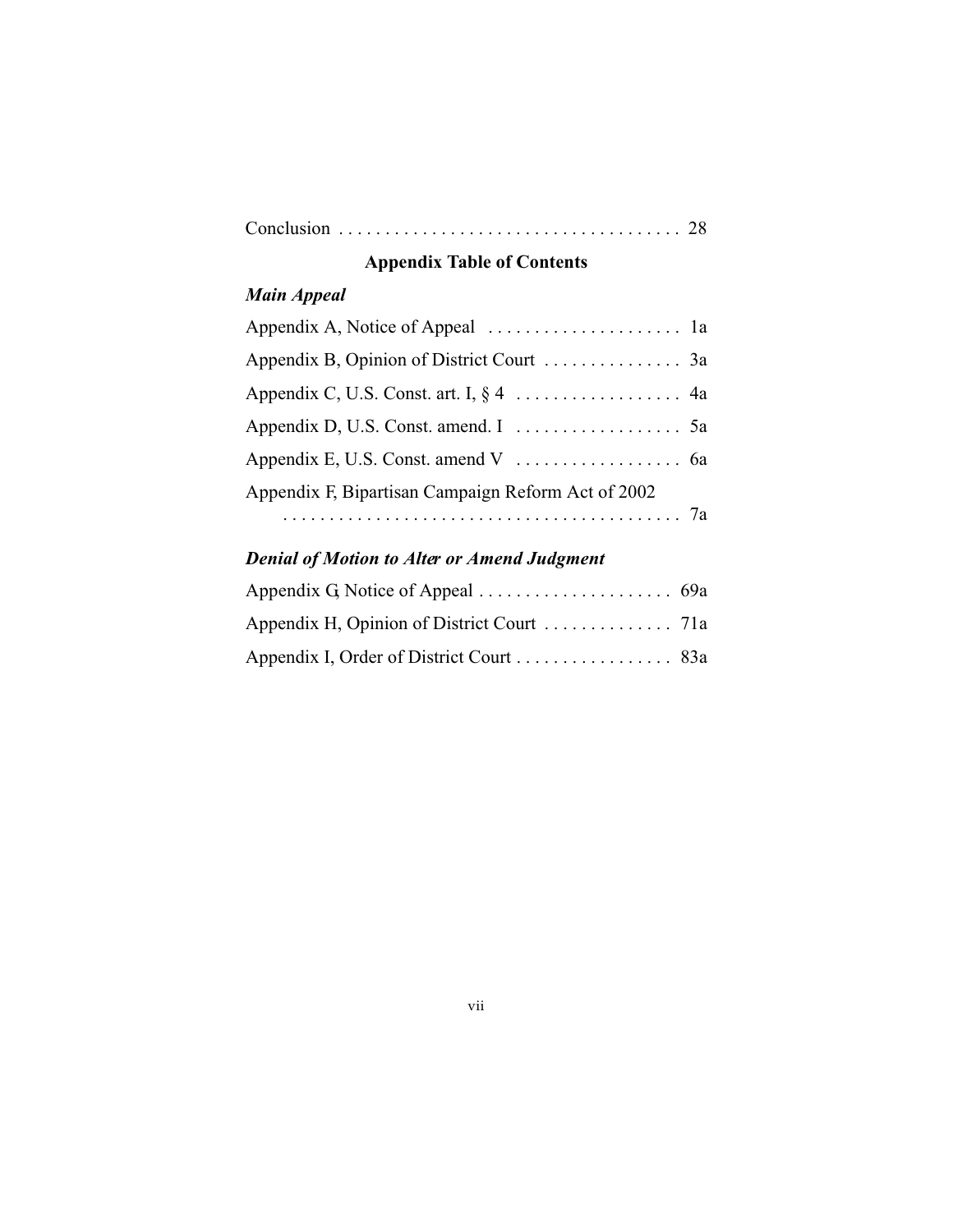### **Table of Authorities**

| <b>Cases</b>                                                                                     |
|--------------------------------------------------------------------------------------------------|
| Arizonans for Official English v. Arizona, 520 U.S. 43                                           |
| Associated Builders & Contractors v. Perry, 16 F.3d 688                                          |
| Becker v. FEC, 230 F.3d 381 (1st Cir. 2000)  26                                                  |
| Boy Scouts of America v. Dale, 530 U.S. 640 (2000)  15                                           |
| Broadrick v. Oklahoma, 413 U.S. 601 (1973)  24                                                   |
| Brownsburg Area Patrons Affecting Change v. Baldwin,                                             |
| Buckley v. Valeo, 424 U.S. 1 (1976)  2, 3, 16, 18-22                                             |
| Building and Constr. Trades Dept., AFL-CIO v. Reich, 40                                          |
| California Pro-Life Council v. Getman, 2003 WL                                                   |
| Chamber of Commerce v. Moore, 288 F.3d 187 (5th Cir.                                             |
| Chiglo v. City of Preston, 104 F3d. 185 (1997)  26                                               |
| Citizens Against Rent Control/Coalition for Fair Housing<br>v. Berkeley, 454 U.S. 290 (1981)  16 |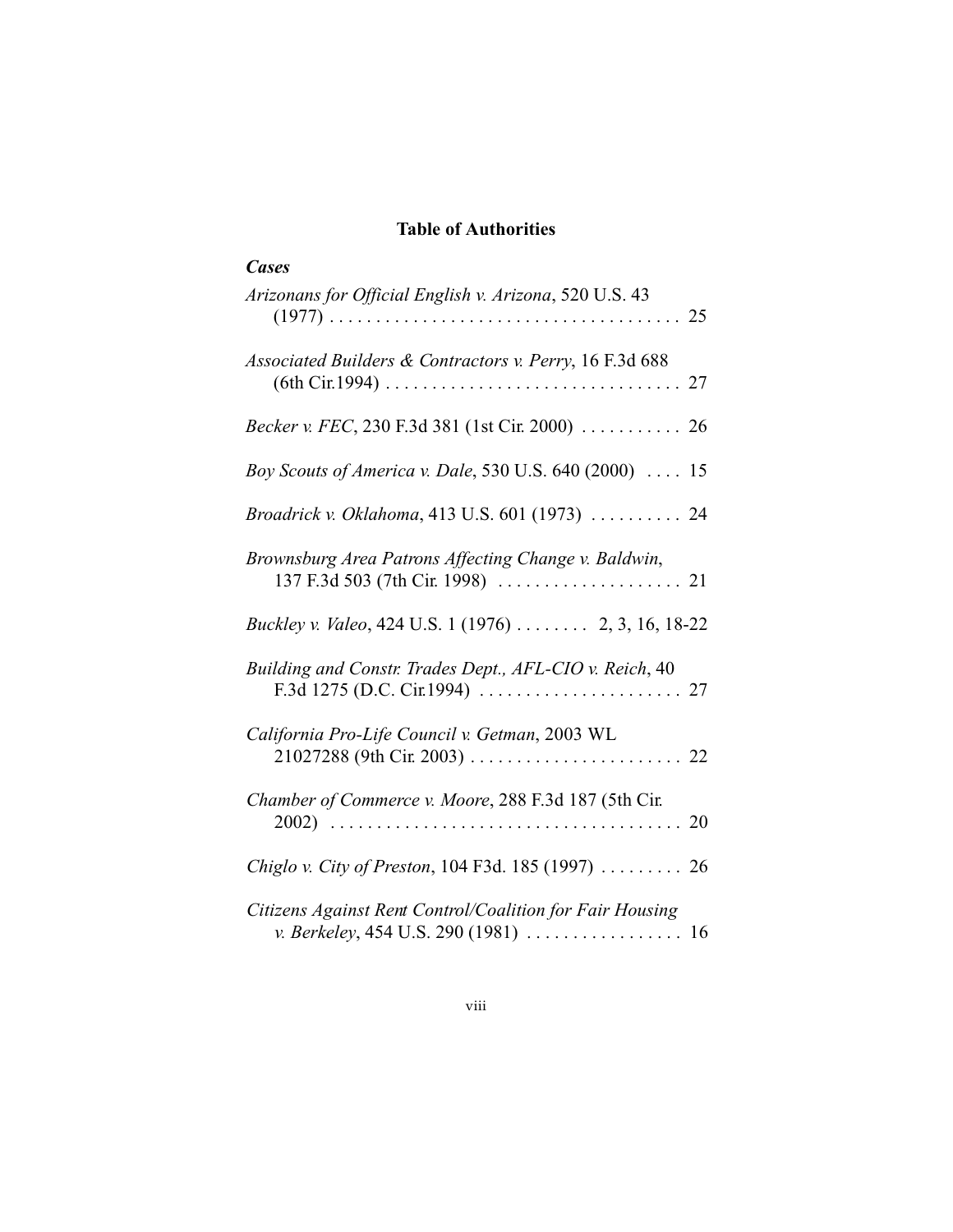| Citizens for Responsible Gov't State PAC v. Davidson,    |
|----------------------------------------------------------|
| Colorado Republican Fed. Campaign Comm. v. FEC,          |
| Common Cause v. FEC, 108 F.3d 412 (D.C. Cir. 1997) 26-27 |
| Diamond v. Charles, 476 U.S. 54 (1986)  25               |
| Faucher v. Fed. Election Comm'n, 928 F.2d 468 (1st       |
| FEC v. Christian Action Network, 110 F.3d 1049 (4th      |
| FEC v. Furgatch, 807 F.2d 857 (9th Cir. 1987)  21        |
| FEC v. Massachusetts Citizens for Life, 479 U.S. 238     |
| FEC v. National Conservative Political Action Comm.,     |
| FEC v. Nat'l Conservative Political Action Comm., 647    |
| FEC v. Pub. Citizen, Inc., 64 F. Supp. 2d 1327 (N.D. Ga. |
| Florida Right to Life v. Lamar, 238 F.3d 1288 (11th Cir. |
| Hoffman v. Jeffords, 175 F. Supp.2d 49 (D.D.C. 2001) 26  |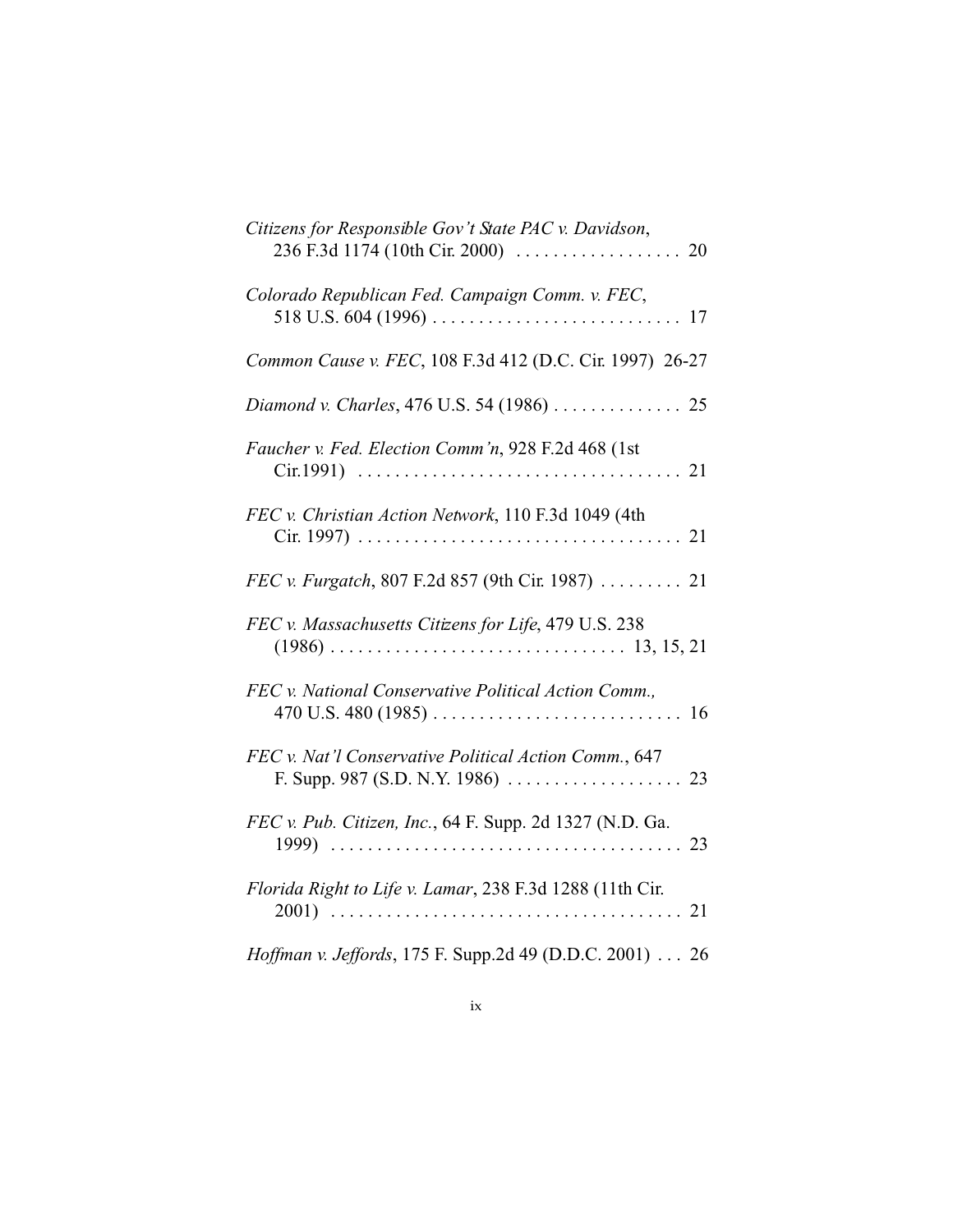| Iowa Right to Life Comm. v. Williams, 187 F.3d 963 (8th                                                      |
|--------------------------------------------------------------------------------------------------------------|
| Linda R.S. v. Richard D., 410 U.S. 64 (1973)  25                                                             |
| Lujan v. Defenders of Wildlife, 504 U.S. 555 (1992) 25-26                                                    |
| Mausolf v. Babbit, 85 F.3d 1295 (8th Cir. 1996)  27                                                          |
| National Credit Union Admin. v. First National Bank &                                                        |
| Planned Parenthood of Mid-Missouri and Eastern Kan-<br>sas, Inc. v. Ehlmann, 137 F.3d 573 (8th Cir. 1998) 27 |
|                                                                                                              |
| Right to Life of Dutchess County, Inc. v. FEC, 6 F. Supp.                                                    |
| Roe v. Casey, 464 F. Supp. 486 (E.D. Pa. 1978)  26                                                           |
| Solid Waste Agency v. U.S. Army Corps of Eng'rs, 101                                                         |
| United States Postal Serv. v. Brennan, 579 F.2d 188 (2d                                                      |
| United States v. 36.96 Acres of Land, 754 F.2d 855 (7th                                                      |
| Vermont Right to Life Comm., Inc. v. Sorrell, 221 F.3d                                                       |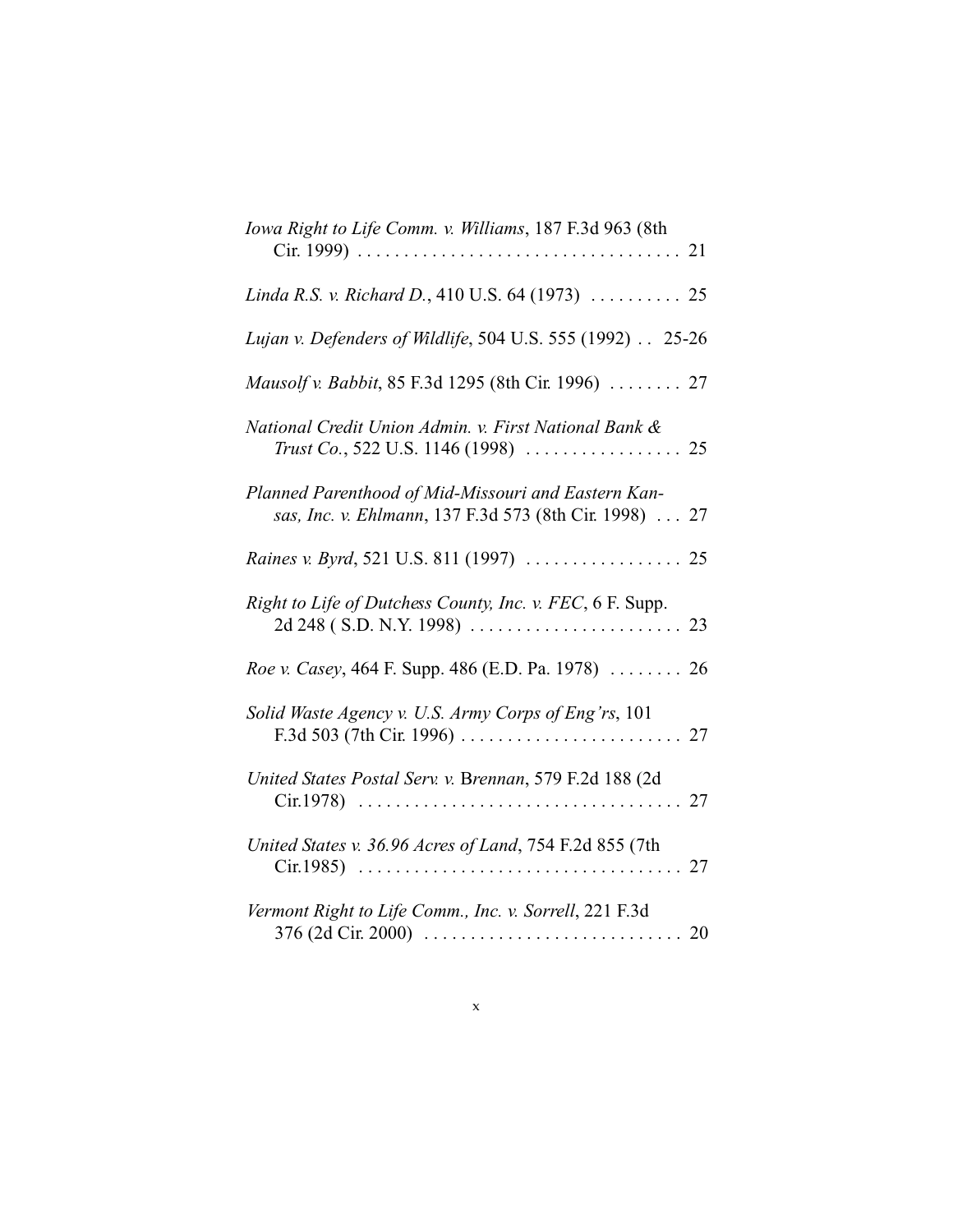| Virginia Soc'y for Human Life v. FEC, 263 F.3d 379 (4th       |
|---------------------------------------------------------------|
| Warth v. Seldin, 422 U.S. 49 (1975) 25                        |
| Yniguez v. State of Arizona, 939 F.2d 727 (9th Cir.1991) . 27 |
| <b>Constitution, Statutes, Regulations &amp; Rules</b>        |
|                                                               |
|                                                               |
|                                                               |
|                                                               |
|                                                               |
|                                                               |
|                                                               |
|                                                               |
|                                                               |
|                                                               |
|                                                               |
|                                                               |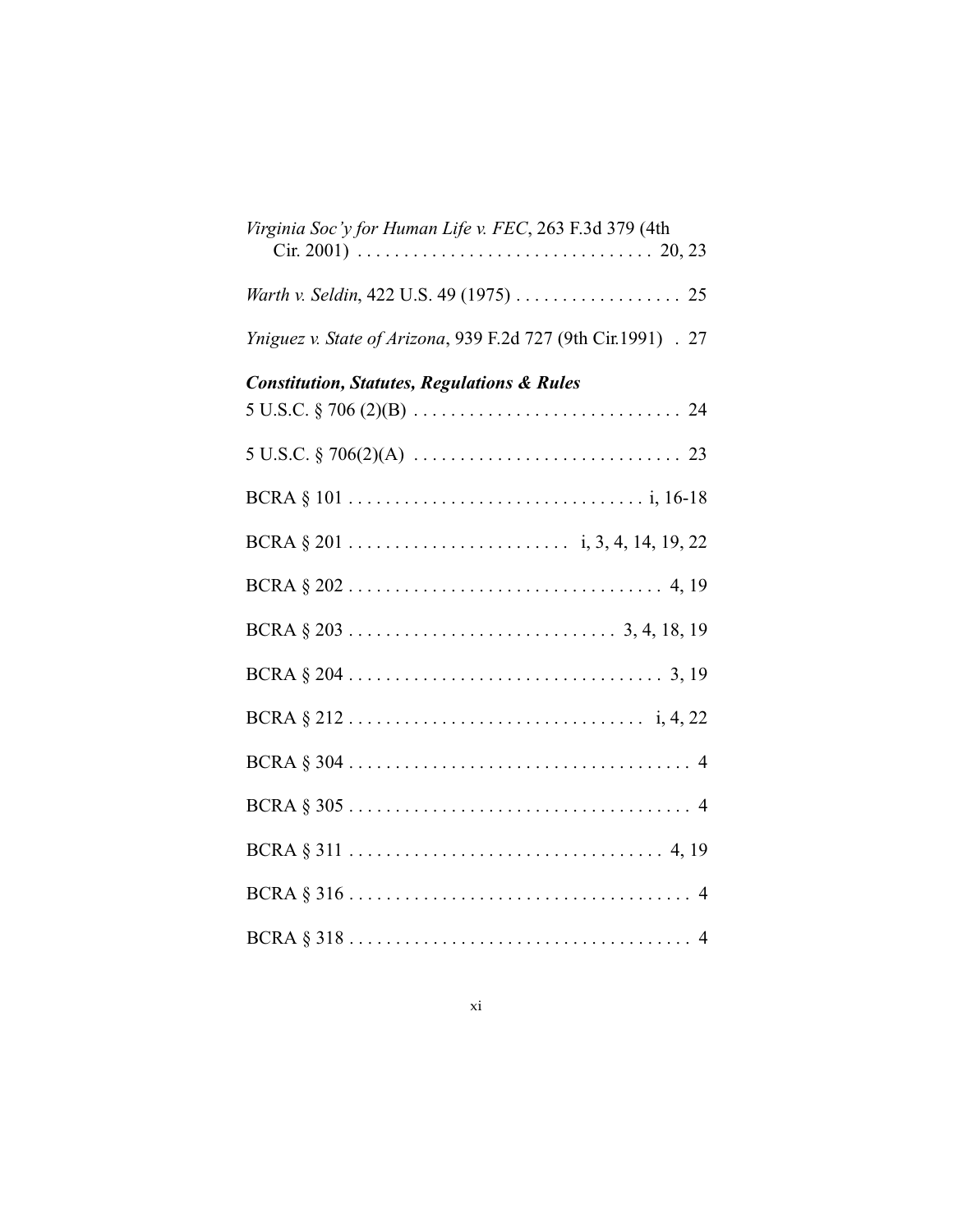| Federal Election Campaign Act (FECA), Pub. L. No. 92- |
|-------------------------------------------------------|
|                                                       |
|                                                       |
| <b>Other Authorities</b>                              |
|                                                       |
|                                                       |
|                                                       |
|                                                       |
|                                                       |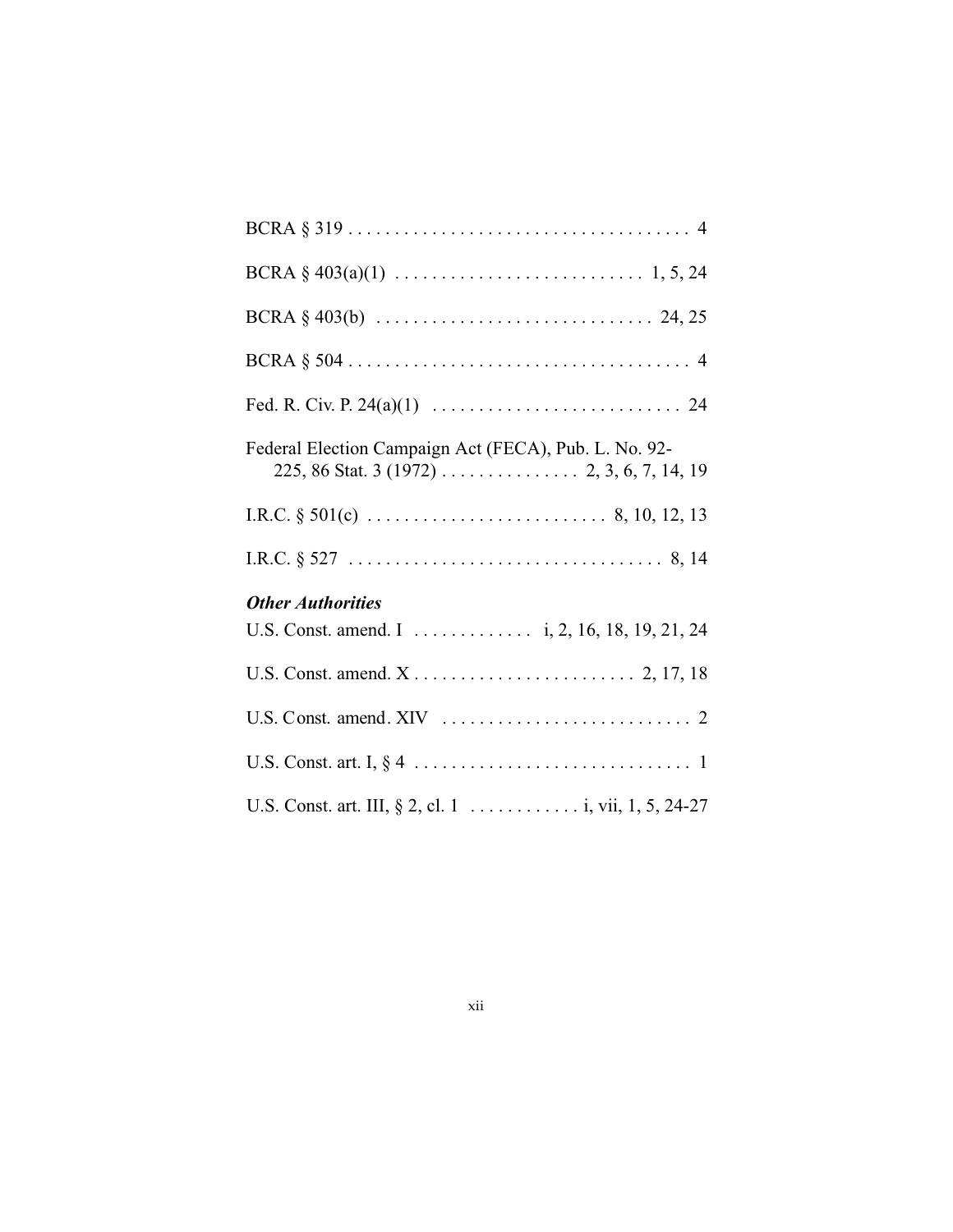#### **Opinions Below**

The district court's opinions have not yet been reported. *See*  Appendix (App.) 3a. JMC Appellants' Notice of Appeal is reprinted at App. 1a-2a. Their Second Notice of Appeal is reprinted at App. 69a.

#### **Jurisdiction**

The district court issued judgment on May 1, 2003. Appeal is direct. BCRA § 403(a)(1). JMC Appellants noticed appeal on May 7, 2003. On May 19, 2003, the district court denied *Madison Center Plaintiffs' Motion to Alter or Amend the Judgment* on May 19, 2003, and their Second Notice of Appeal as to this issue was filed on May 28, 2003. This Court has jurisdiction. 28 U.S.C. § 1253.

#### **Constitutional & Statutory Provisions**

BCRA is reprinted at App. 7a-68a.

Article I, § 4, of the U.S. Constitution is at App. 4a.

Article III, §2, clause 1, of the U.S. Constitution provides:

The judicial Power shall extend to all Cases, in Law and Equity, arising under this Constitution, the Laws of the United States, and Treaties made, or which shall be made, under their Authority; – to all Cases affecting Ambassadors, other public Ministers and Consuls; – to all Cases of admiralty and maritime Jurisdiction; – to Controversies to which the United States shall be a Party; – to Controversies between two or more States; – between a State and Citizens of another State; – between Citizens of different States, – between Citizens of the same State claiming Lands under Grants of different States, and between a State, or the Citizens thereof, and foreign States, Citizens or Subjects.

The First Amendment to the Constitution is at App. 5a.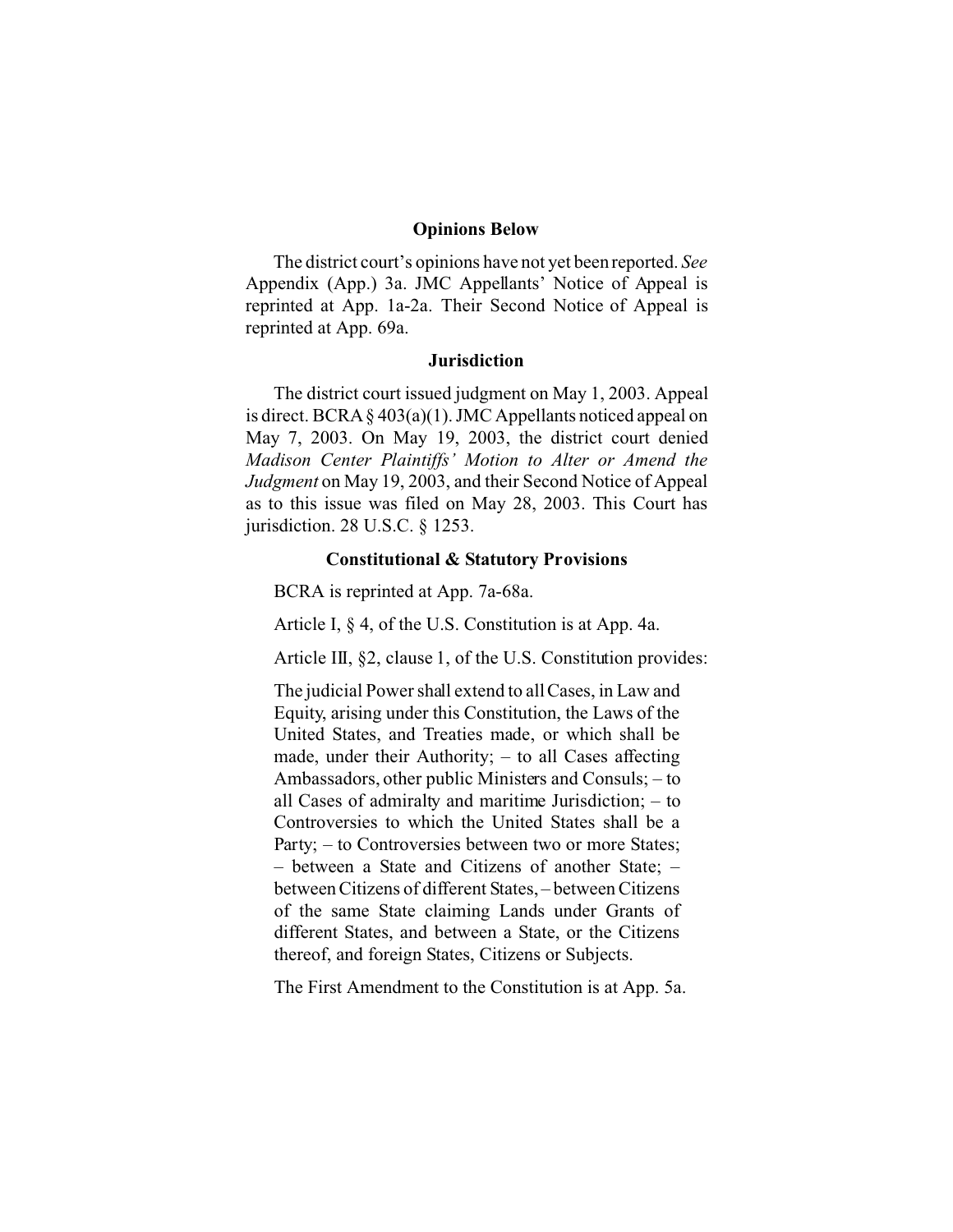The Fourteenth Amendment to the Constitution is at App. 6a.

The Tenth Amendment to the Constitution provides:

The powers not delegated to the United States by the Constitution, nor prohibited by it to the States, are reserved to the States respectively, or to the people.

#### **Statement of the Case**

#### *The Litigation*

This case involves multiple challenges to BCRA, which itself amends the Federal Election Campaign Act (FECA), Pub. L. No. 92-225, 86 Stat. 3 (1972) (codified as amended by Pub. L. No. 93-443, 88 Stat. 1263 (1974) at 2 U.S.C. §§ 431-455).

FECA set limits on the amount of money that individuals, political parties, and political committees may contribute to candidates, i.e., limits on "hard money." BCRA raises the contribution limits on individuals to candidates and political parties and the amount individuals may contribute, in aggregate, to all candidates, political committees, and political party committees. JMC Appellants do not challenge these FECA or BCRA "hard money" limits.

Many of the restrictions contained in the 1974 amendments to the FECA were challenged in *Buckley v. Valeo*, 424 U.S. 1 (1976). In *Buckley*, this Court recognized that contributions and expenditures involved the First Amendment rights of free speech and association. *Id.* at 19-23. At the same time, the Court recognized a compelling governmental interest in "prevention of corruption and the appearance of corruption" that would justify limits on contributions to candidates. *Id.* at 25.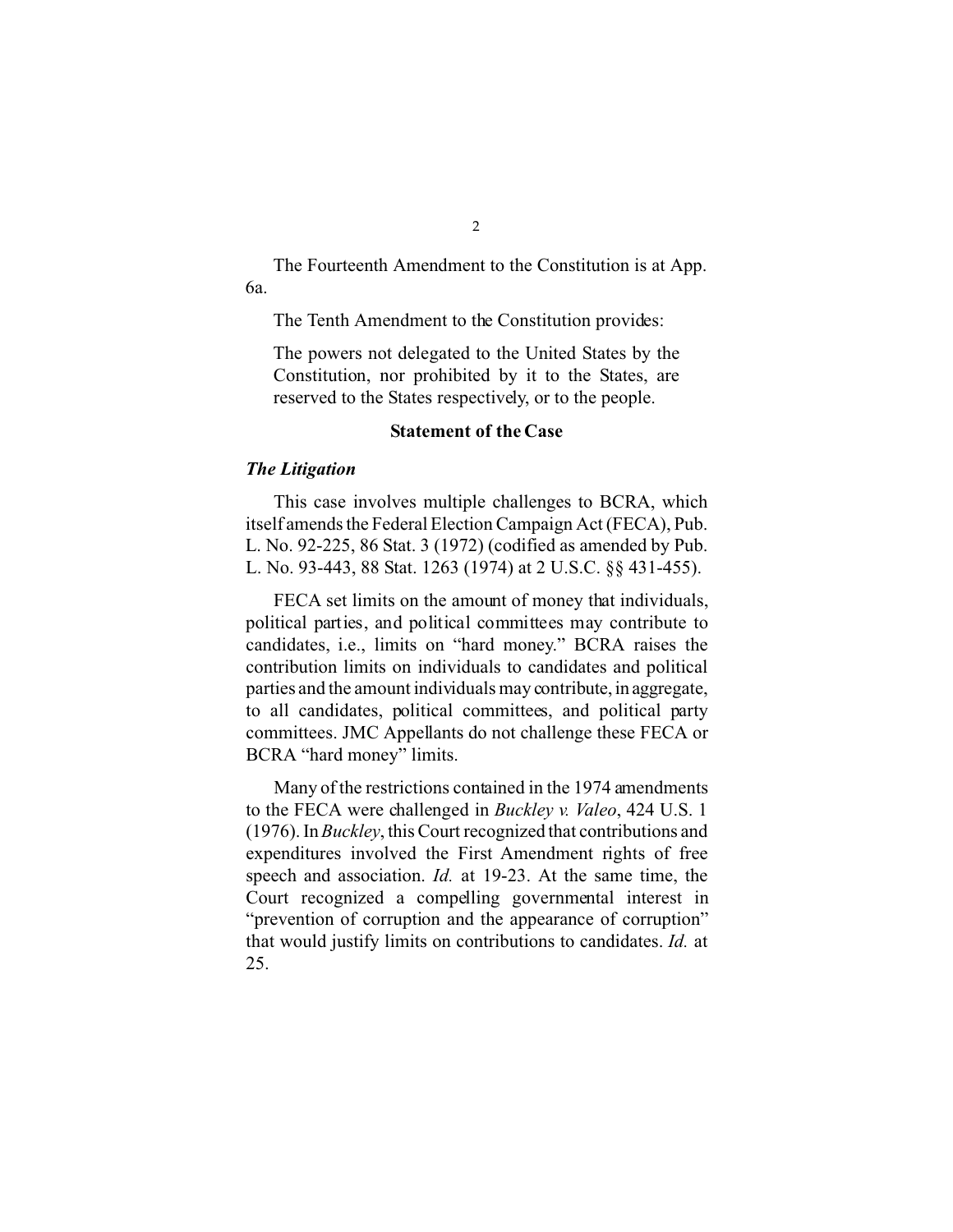As a result, the *Buckley* Court upheld FECA's contribution limits to candidates, but stuck down its limits on campaign expenditures. *Id.* at 24-59. In the course of so deciding, this Court carefully distinguished between funds used for "express advocacy" (communications which expressly advocate the election or defeat of a clearly identified candidate by use of explicit words of advocacy) and "issue advocacy" (communications on issues of public concern that do not contain express advocacy). *Id.* at 44.

BCRA contains four titles that significantly expand the reach of FECA and that contain elements subject to challenge in this litigation.

Title I prohibits national political party committees for using money raised in compliance with state law, but not in compliance with federal law ("soft money"), for any purpose and from transferring it to any other entity, including state and local party committees. It forbids state and local party committees from spending non-federal money for any "federal election activity," which includes voter registration, voter identification, get-out-the-vote activity, and generic campaign activity when there is a federal candidate on the ballot, including advertising with certain references to federal candidates. It generally forbids federal officeholders and candidates from participating in raising or spending any non-federal funds, for themselves or others for "federal election activity." It bars state candidates from using non-federal funds for communications regarding candidates for federal office, even if those communications do not contain express advocacy.

Title II of BCRA, §§ 201 and 204, forbids corporations, unions, and entities using monies donated by unions and corporations from disbursing funds for "electioneering communications" – which  $\S$  203 defines as any broadcast advertisement within 30 days of a primary and 60 days of a general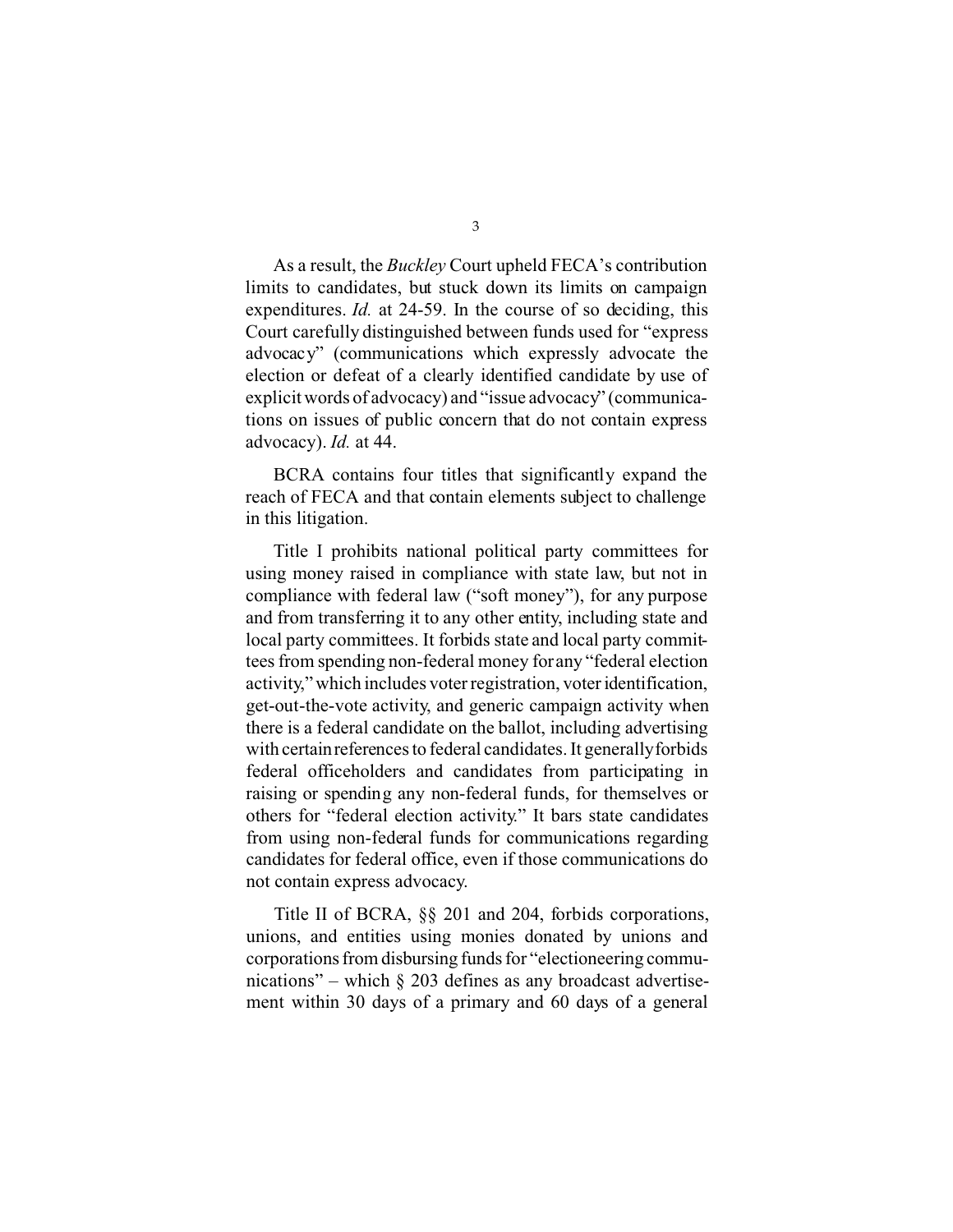election that "refers to a clearly identified candidate for Federal office." Section 203 includes a fallback definition of "electioneering communications" that includes anybroadcast advertising at any time that "promotes," "supports," "attacks," or opposes a federal candidate and is "suggestive of no plausible meaning other than an exhortation to vote for or against a specific candidate." Disclosures to the FEC are also required of all persons who spend \$10,000 on "electioneering communications." Sections 201 and 212 of Title II also impose disclosure requirements on those who enter into contracts to disburse funds for electioneering communication, regardless of whether communication occurs. Section 202 treats coordinated disbursements for electioneering communications as contributions to candidates. Section 213 requires political parties to choose whether to make independent or coordinated expenditures on behalf of a candidate.

Title III of BCRA, § 318, forbids minors from contributing "hard money" to any federal candidate and either "hard" or "soft" money to a political party committee. Section 305 conditions securing the lowest rates for broadcast advertising for federal candidates on certification that other candidates will not be referred to in the advertisement or that the advertisement will include a specified statement or identification. Section 311 requires detailed identification of sponsors of express advocacy or "electioneering communications." Sections 304, 316, and 319 increase the limitations on contributions and coordinated expenditures for candidates who have opponents with certain levels of personal funds in their campaigns.

Title V of BCRA, § 504, requires broadcasters to collect and disclose records of requests to buy broadcast time for communications "relating to any political matter of national importance," regardless whether the communications are made.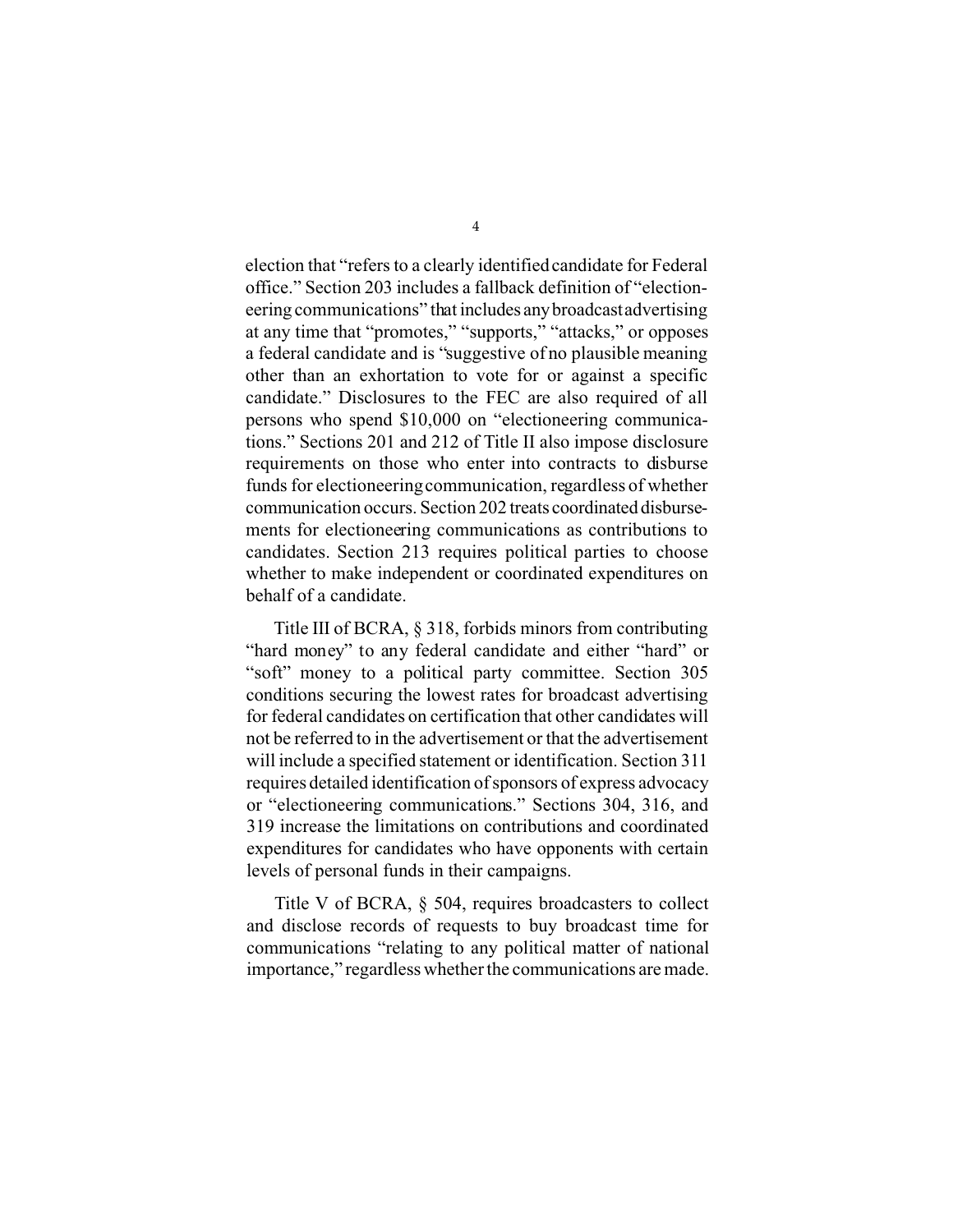After BCRA was signed into law, eleven complaints were filed in the United States District Court for the District of Columbia challenging the constitutionality of multiple provisions of BCRA. The cases were consolidated under BCRA § 403 before a three-judge panel. Expedited discovery was ordered; witnesses filed written statements and were crossexamined without immediate judicial oversight. Expedited briefing ensued, oral argument was held on December 4 and 5, 2002; the district court issued its Final Judgment on May 1, 2003, upholding and striking down various provisions of BCRA. JMC Plaintiffs filed their Motion to Alter or Amend the Judgment on May 19, 2003. JMC Appellants filed their Notice of Appeal as to the judgment on May 7, 2003, and their Notice of Appeal as to the denial of *Madison Center Plaintiffs' Motion to Alter or Amend the Judgment* on May 28, 2003.

#### *The Uniqueness of JMC Appellants*

This Jurisdictional Statement is filed on behalf of JMC Appellantswith special characteristics that render their standing unquestionable. They include a unique minority national political party, a federal officeholder and candidate, a state officeholder and candidate, a broad spectrum of nonprofit issue advocacy groups, and a political action committee. Their wide range assures that, on nearly all issues, a JMC Appellant has Article IIIstanding to challenge the particular BCRA provisions in question. Particular details about four of these Appellants highlights their uniqueness and clear standing, describing the conduct in which they engage that would violate BCRA.

**Libertarian National Committee** (LNC) is the governing body of the Libertarian Party at the national level.<sup>3</sup> The LNC is

<sup>&</sup>lt;sup>3</sup>The Libertarian National Committee is the only national political party committee in *McConnell v. FEC,* thus the only party with standing to challenge BCRA'smany restrictions on the conduct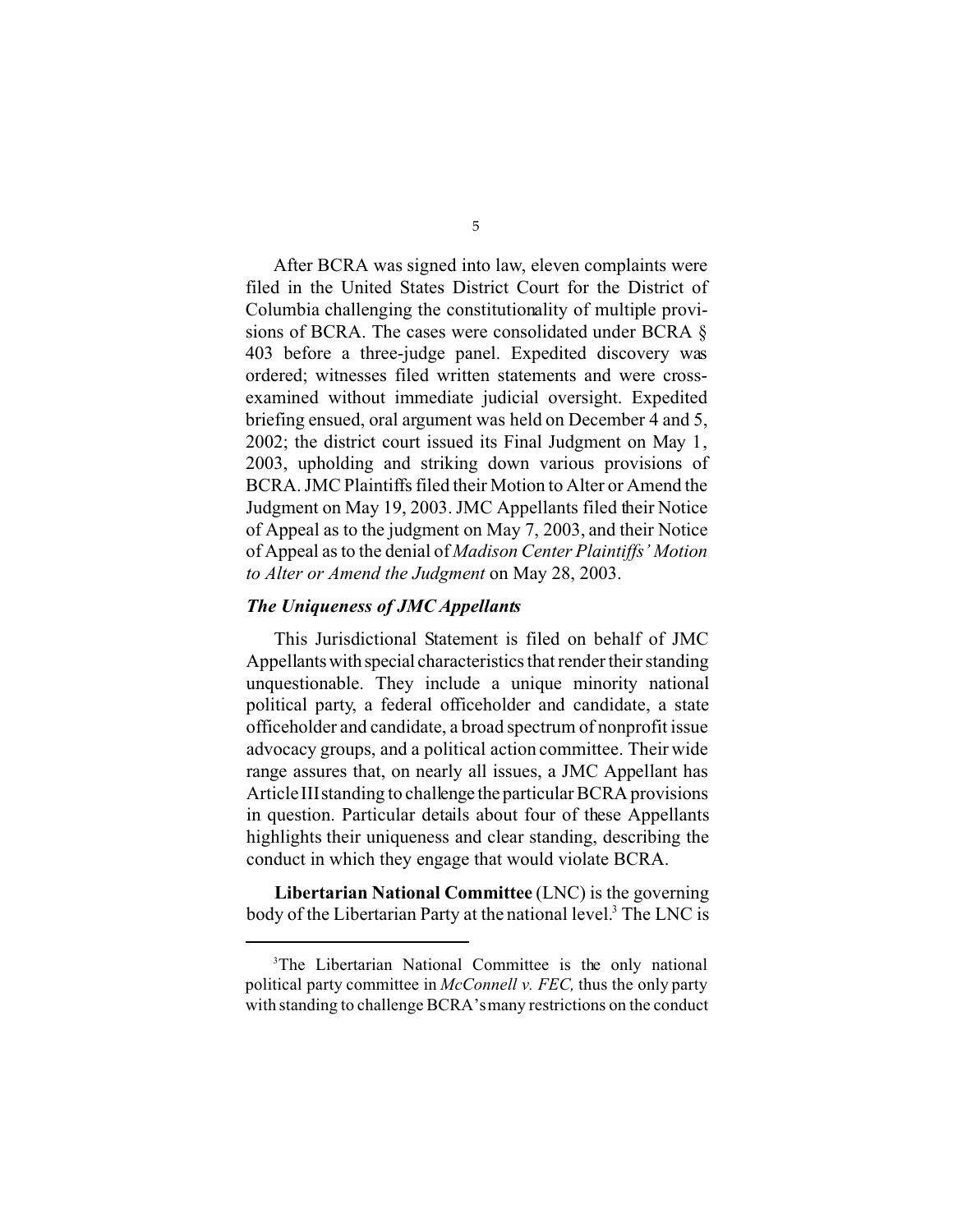a nonprofit corporation that seeks to advance the principle that all individuals have the right to exercise sole dominion over their lives and have the right to live in whatever manner they choose, so long as they do not forcibly interfere with the equal right of others to live in whatever manner they choose.

The impact of BCRA on the Libertarian National Committee is significantly greater than on the Democratic National Committee (DNC) or Republican National Committee (RNC). The Libertarian Party is much smaller than either of the major parties. In size and administrative sophistication, the LNC is similar to a typical state affiliate of the RNC or DNC. The LNC does not seek, accept, or use any federal funds to conduct its campaigns.

The general administrative burdens imposed by FECA are the same on all political parties, regardless of size, so that the LNC must expend a relatively higher percentage of its resources on compliance with FECA than the RNC or DNC – a situation exacerbated by BCRA. Moreover, the LNC has less relative expertise and sophistication, a greater likelihood that it will commit errors in administering the requirements of FCA, and will have greater administrative duties advising state affiliates as the result of BCRA – all to the further relative detriment of the LNC.Considerable administrative expenseswill be incurred and changes in the infrastructure of the Libertarian national and state parties will also be required in order to comply with BCRA.

Only 10-15% of LNC funds are placed in its "soft money" account, a far lower percentage than for the RNC or DNC, which place more than half their funds in "soft money" accounts. At present, the LNC has three principle sources of nonfederal money: 1) list rental fees, 2) dues paid through state

of national political parties.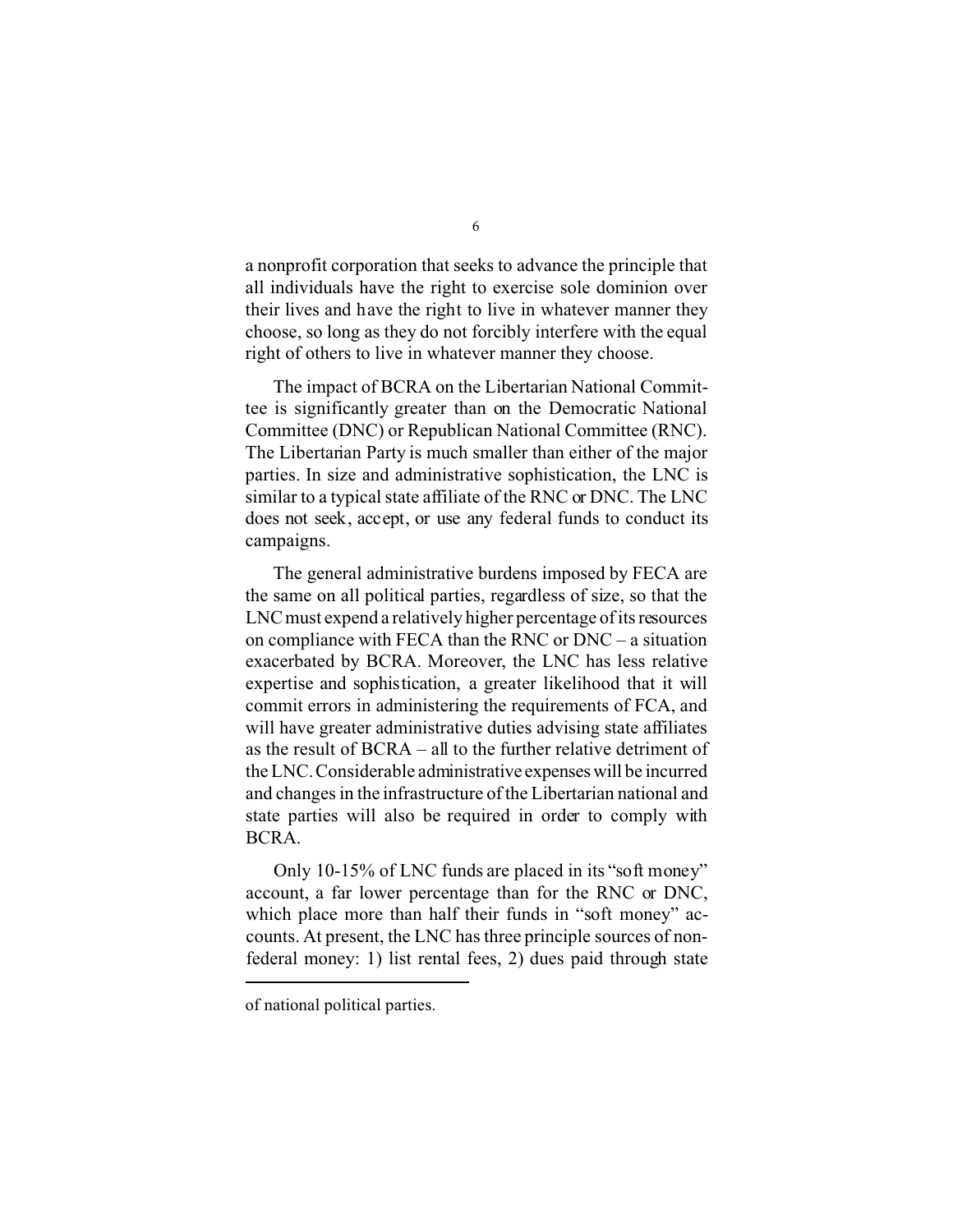affiliates and forwarded from the state affiliates to the LNC, and 3) advertising in the LNC's newspaper, the *Libertarian Party® News,* and elsewhere. Only 7 of the 51 state affiliates of the national Libertarian Party have registered as political committees with the FEC, subject to FECA requirements. Very little money received by LNC is from any corporate source (if funds from renting lists or advertising in the *Libertarian Party®News*  are discounted) or from large individual contributions. In 2002, for example, only one individual contribution exceeded \$20,000. During the past six years, no more than 4 donors to the LNC have exceeded this limit in any one year.

No federal officeholder has been a candidate of the Libertarian Party, and no candidate of the Libertarian Party has ever won a race for federal office. Libertarian Party federal candidates know that they have only a remote chance to win federal office, and they use their candidacies for running educational/issue advocacy campaigns that concentrate on advancing libertarian principles. Libertarian Party federal candidate campaigns are also focused on fostering party growth and gaining and maintaining ballot access in order to assure that there will be an electoral forum in which federal candidates might advocate libertarian principles. The Libertarian Party also sometimes raises issues without any express reference to any Libertarian Party federal candidate when major partycandidates are not addressing them.

The LNC has in the past and intends in the future to engage in conduct that would violate BCRA. It solicits, receives, and uses non-federal funds to advocate issues, and, as a means to this end, supports Libertarian Party candidates in campaigns for federal and state elective office – although no Libertarian Party candidate has ever been elected to federal or statewide office.

It solicits, receives, and uses non-federal funds to finance issue advocacy communications. It transfers non-federal funds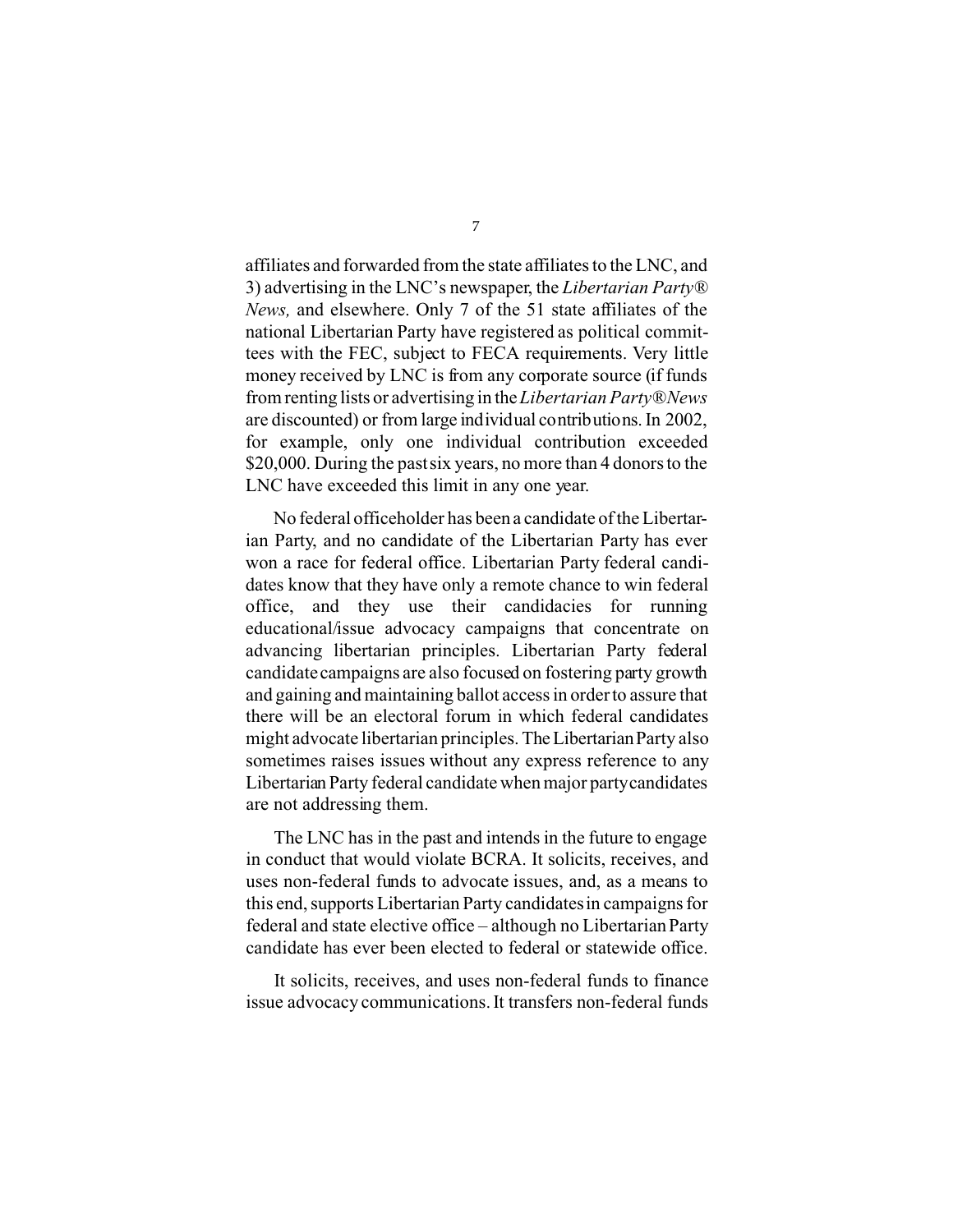to state-affiliated parties that have in the past and intend in the future to receive such funds. It communicates with candidates for federal office and with federal officeholders and spends non-federal funds for issue advocacy communications regarding issues supported by federal candidates and federal officeholders. The LNC makes both independent and coordinated expenditures on behalf of it's candidates for state and federal office, after the party's candidates are nominated, and transfers funds between national, state, and local party committees. The LNC solicits funds for and makes donations to I.R.C. § 527 and I.R.C. § 501(c) organizations that make expenditures and disbursements in connection with federal elections.

The Libertarian National Committee is a membership organization that requires the regular payment of dues from members to the LNC. Dues are frequently paid to state-affiliated Libertarian Parties, with a portion to be distributed to the Libertarian National Committee, so that those who pay dues may be members of both the state and national parties. Dues are often paid by one person on behalf of another, as a wife might pay for a husband, and are often paid with delays in forwarding them to the LNC. In these circumstances, the funds are appropriately deposited in state affiliates' "soft money" accounts. Under BCRA, these funds may not be transferred to the LNC, so that members who paydues in such a manner must be denied membership in the Libertarian National Committee. Further, the LNC is substantially sustained by non-federal funds dues transfers from state-affiliated parties to the LNC and by purchases of literature and other educational materials from the LNC by state-affiliated parties. By forbidding such non-federal funds transfers, BCRA thus effectively criminalizes the entire current structure of the Libertarian National Committee as a membership organization.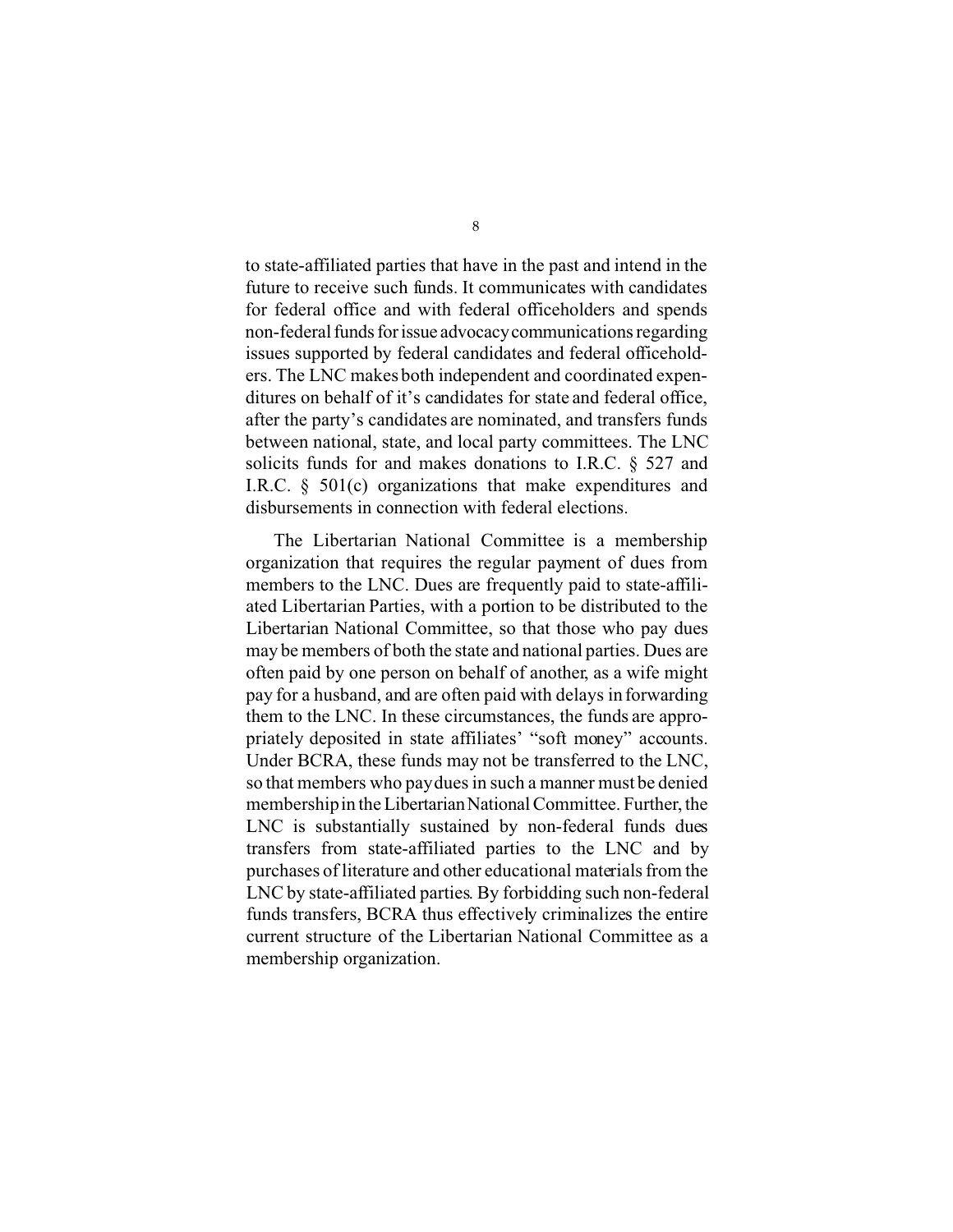The LNC has in the past and intends in the future to use non-federal funds to finance its ballot access drives and to finance all of its national conventions, which are held every other year. Libertarian Party conventions, held in years when there are no federal presidential elections, are solely devoted to discussion and advocacy of issues; no candidates for public office are nominated for or selected to run as Libertarian Party candidates at these conventions.

**Bill Pryor** is presently the Attorney General of the State of Alabama and, until he is confirmed as a federal judge  $-$  a position for which he has been nominated, but for which he has not been confirmed – he will be a candidate in the next election for the office of Alabama Attorney General or for some other State office in Alabama.

As he has in the past, General Pryor intends in the future to make public communications that refer to clearly defined candidates for federal office and that promote or support candidates or attack or oppose a candidate for that office, including communications that do not expressly advocate the election or defeat of any federal candidate.

General Pryor has received and intends in the future to receive non-federal funds contributions from the Republican National State Elections Committee, a division of the Republican National Committee. As a candidate (and as a candidate in association with or in a group of candidates for state or local office or of individuals holding state or local office), he has in the past and intends in the future to spend funds lawfully raised under the laws of the State of Alabama, but raised and spent in compliance with the limitations imposed by BCRA, for the purpose of: (a) making public communications that refer to a clearly identified candidate for federal office and that promote or support a candidate or attack or oppose a candidate for that office, including communications that do not expressly advo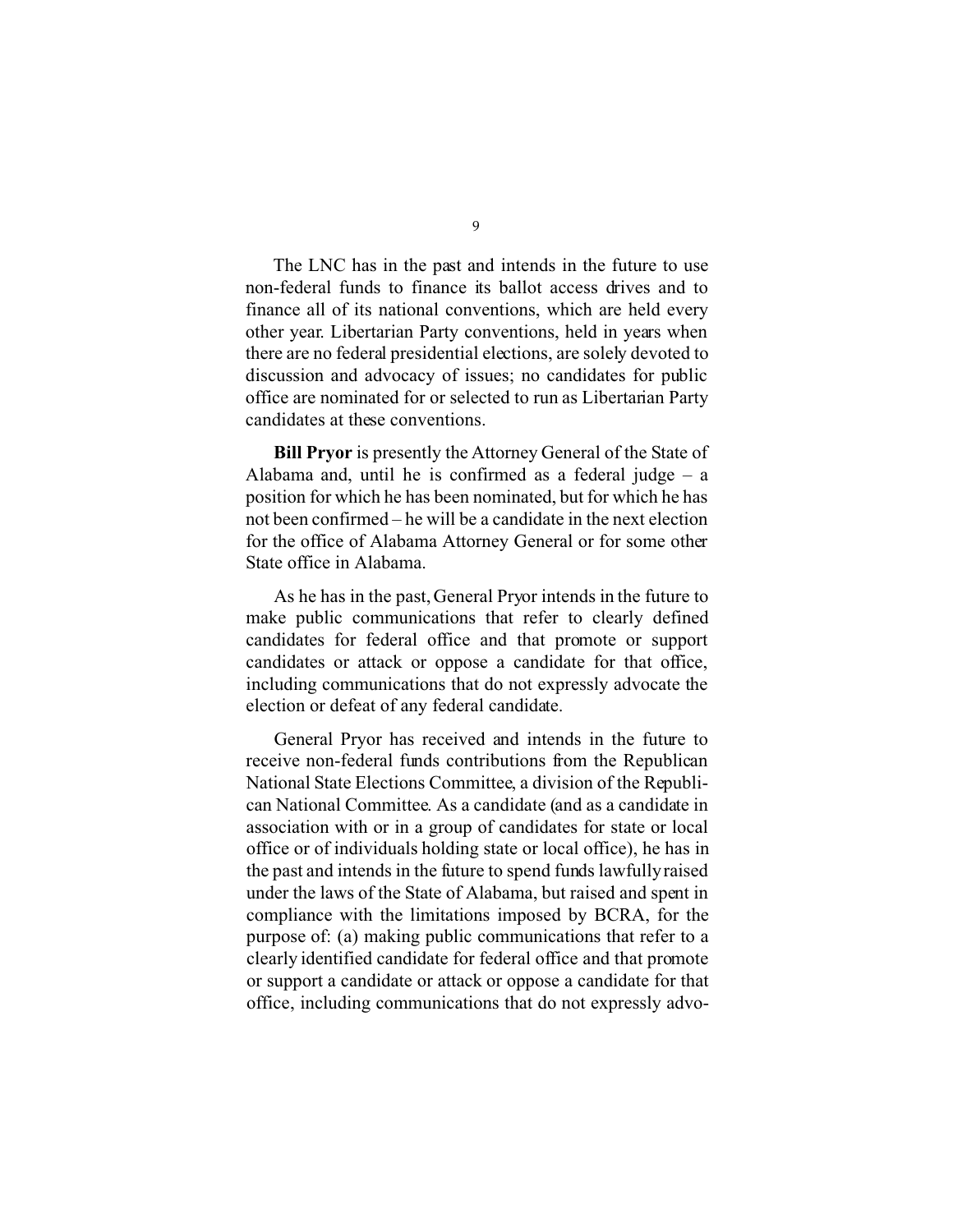cate the election or defeat of a federal candidate; (b) engaging in voter registration activities conducted within 120 days of a federal election, and (c) engaging in voter identification, getout-the-vote, and generic campaign activities conducted in connection with an election in which a candidate for federal office is on the ballot.4

**The Club for Growth, Inc.** (CFG) is a nationwide ideological membership organization with approximately 5,000 members dedicated to advancing public policies that promote economic growth which is tax-exempt under § 527 of the Internal Revenue Code. The mission of CFG is to identify for its members the candidates for elective office who believe in these ideals, to monitor their performance in elected office, and to help finance their elections through CFG's connected PAC. CFG also helps finance strategic issue campaigns to advance its policy goals. In pursuit of these goals, CFG would violate BCRA in several ways.

CFG regularly makes disbursements for the direct costs of producing and airing "electioneering communications" in excess of \$10,000 in a calendar year that: (a) refer to clearly identified candidates for federal office, (b) are made within 60 days before general, special, and runoff elections for the offices sought by the candidates and within 30 days before primary elections, and (c) are targeted to relevant electorates. CFG

<sup>4</sup> General Pryor is the only plaintiff in *McConnell v. FEC* who complained against provisions of BCRA that forbid state candidates from receiving soft money from national political parties and that forbid raising or using non-federal money to refer (without express advocacy) to federal candidates or for registration, get-out-the-vote, and other generic election activities. Furthermore, General Pryor is the only state public official subject to provisions of BCRA that prohibit state officialsfrom making public communications that refer to a clearly identified candidate for federal office.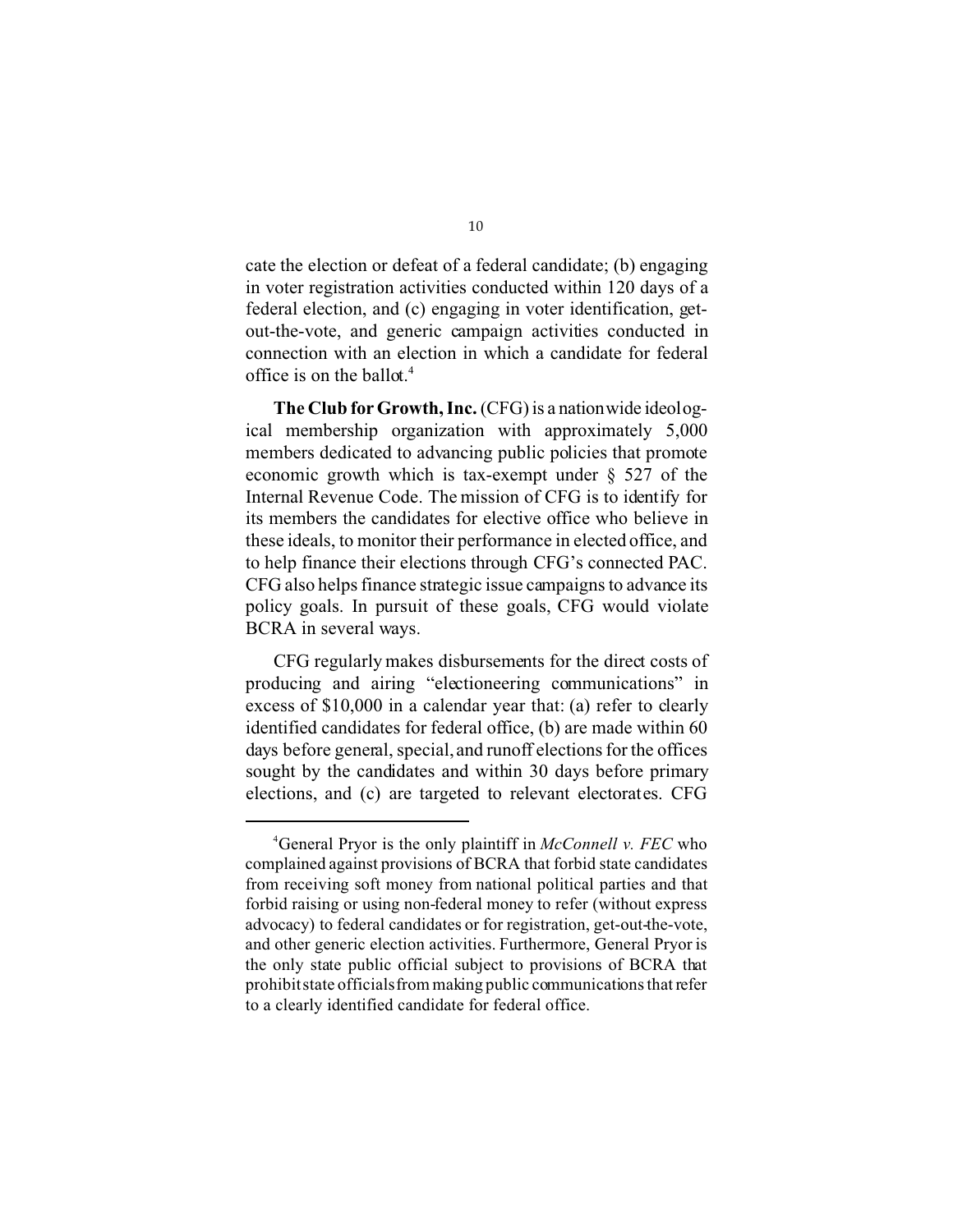regularly talks with candidates about their positions on the issues in interviews and forums. On a regular and recurring basis, CFG (1) consults with both incumbent and challenger candidates on their positions on issues, (2) does "electioneering communications," and (3) publishes communications with information about candidates' positions on issues. Some of these communications are done without any communication with any candidate and some are done after a communication with a candidate.

CFG is presently affected by BCRA. On May 13, 2003, the Democratic Senatorial Campaign Committee filed a complaint against CFG alleging that CFG had violated BCRA by broadcasting an "electioneering communication," under the lower court's truncated backup definition that prohibits anybroadcast communication that "promotes or supports . . . or attacks or opposes" a candidate during the time that the backup definition was in effect. Letter from Robert F. Bauer & Marc E. Elias, Counsel for the Democratic Senatorial Campaign Committee (DSCC), to Lawrence Norton, FEC General Counsel (May 13, 2003).

The advertisement at issue was broadcast in South Dakota and told listeners to urge U.S. Senator Tom Daschle to support President Bush's pending tax cut plan. The complaint on behalf of the DSCC alleges that the advertisement "attacks [Daschle] for opposing the President's 'tax cut plan,'" in violation of the truncated backup definition. This advertisement is part of a broader effort by CFGto gain public and Congressional support for the President's tax cut plan.<sup>5</sup>

<sup>5</sup> CFG has been running broadcast advertisements in support of President Bush's proposed tax cut, one of which has become the subject of the complaint by the DSCC to the FEC described. An advertisement was also run in Ohio depicting Ohio Senator George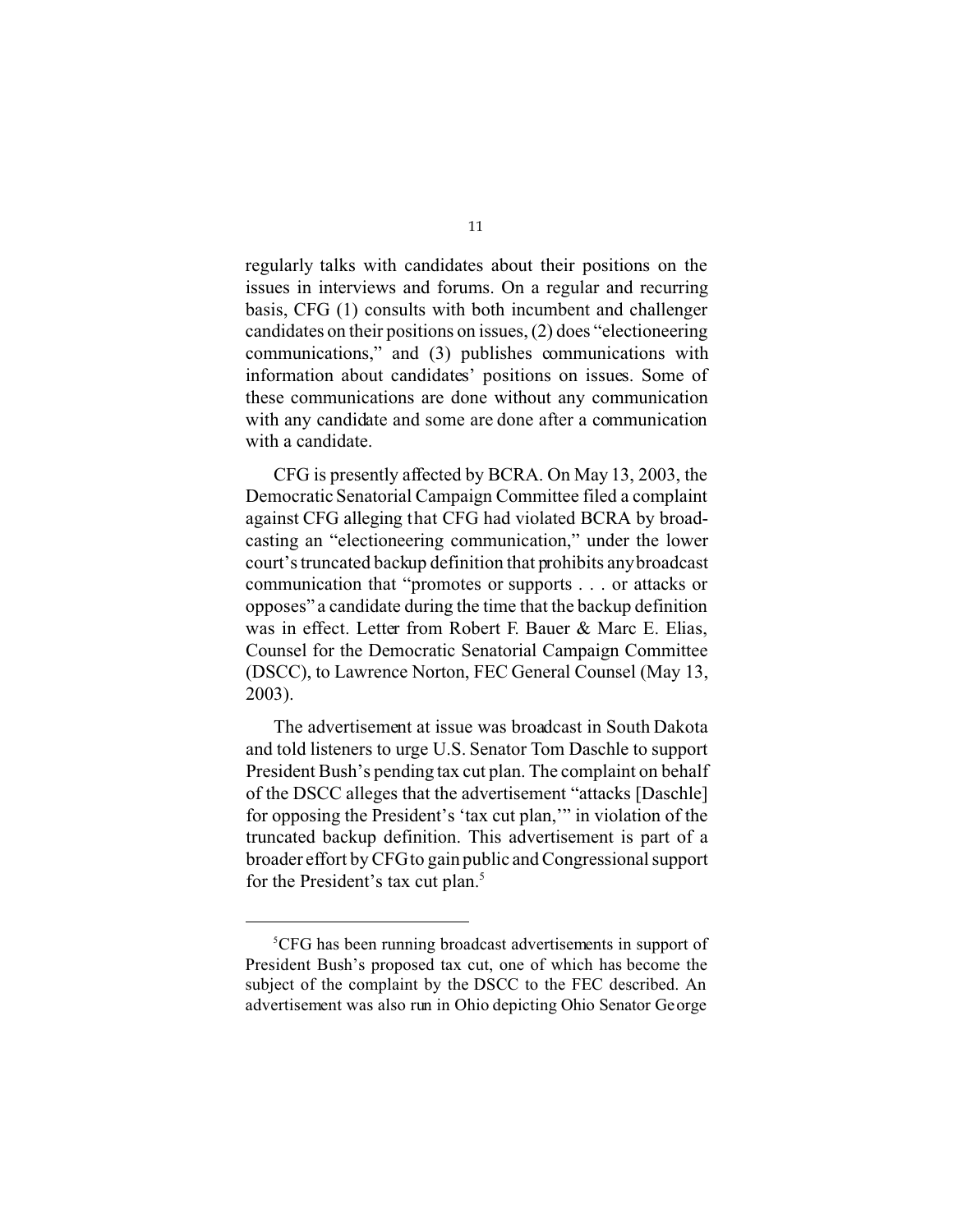**National Right to Life Committee, Inc.** (NRLC) is a 501(c)(4) corporation whose purpose is to promote respect for the worth and dignity of all human life from conception to natural death. NRLC's and its affiliated organizations' conduct would violate BCRA in several ways.

NRLC regularly makes disbursements for the direct costs of producing and airing "electioneering communications" in excess of \$10,000 in a calendar year that: (a) refer to clearly identified candidates for federal office, (b) are made within 60 days before general, special, and runoff elections for the offices sought by the candidates and within 30 days before primary elections, preference elections, and conventions and caucuses of political parties with authority to nominate candidates for the offices sought by the candidates, and (c) are targeted to relevant electorates.

Voinovich, during the 18 days that the truncated backup definition was in effect, and has the following text:

President Kennedy cut income taxes and the economy soared.

President Reagan cut taxes more, and created fifteen million new jobs.

President Bush knows tax cuts create jobs, and that helps balance the budget.

But Senator George Voinovich opposes the president.

Ohio has lost thousands of jobs, and president Bush has a plan to help.

Tell George Voinovich to support the Kennedy, Reagan, Bush tax policy that will bring jobs back to Ohio.

Senator Voinovich is a candidate for federal office. While CFG believes that its advertisement is "neutral" and lawful, it depicts a federal candidate and could be considered by someone (as happened with the DSCC complaint to the FEC regarding the South Dakota ad), as not "neutral" under the truncated backup definitionof BCRA.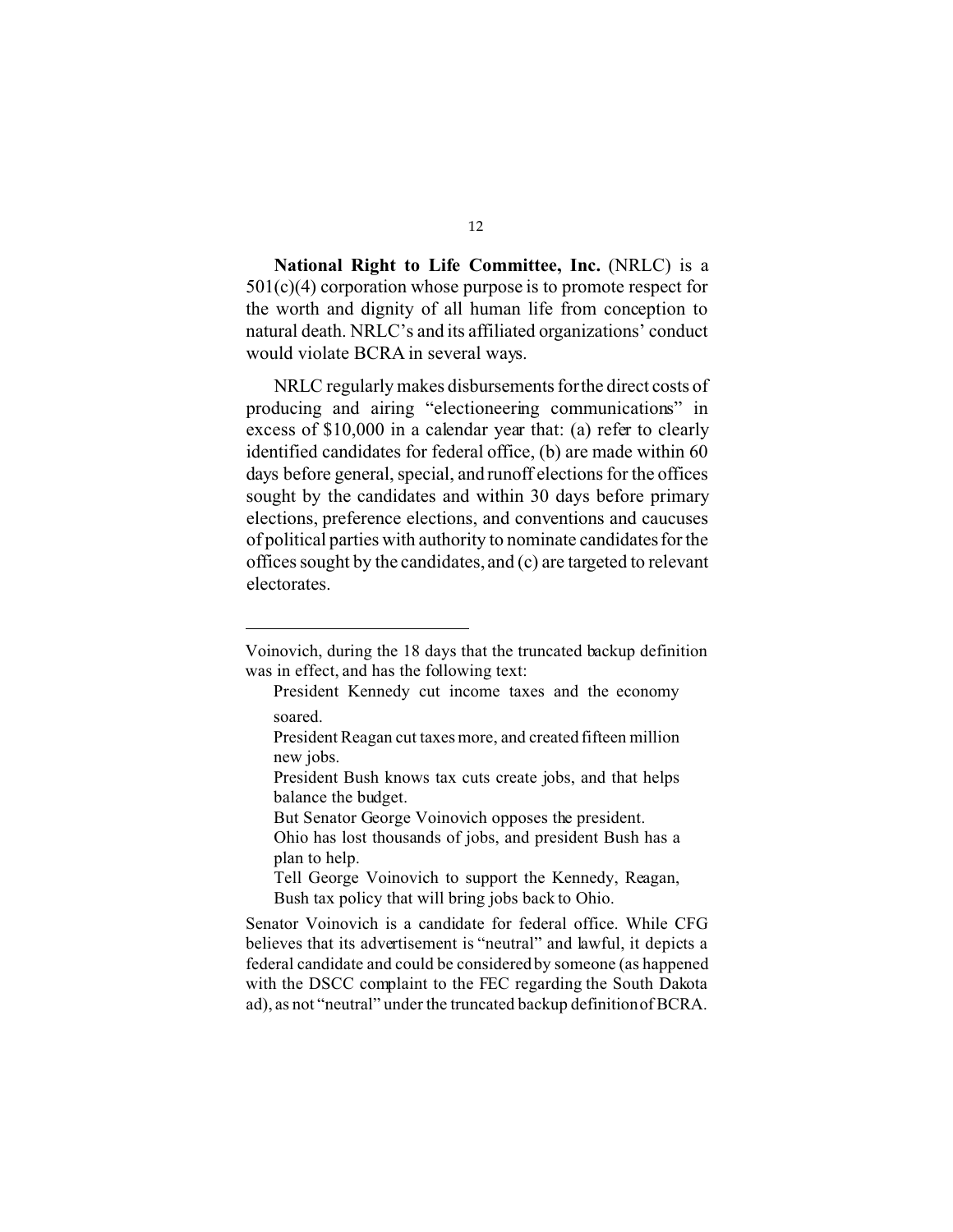On a regular and recurring basis, NRLC: (a) lobbies candidate legislators on legislation, (b) consults with both incumbent and challenger candidates on their positions on issues, (c) engages in "electioneering communications," and (d) publishes printed communications, including voter guides. These communications are done both with and without communications with candidates.

At present, NRLC is in the midst of Congressional legislative battles to ban human cloning, pass the Unborn Victims of Violence Act, and pursue other legislative interests. As part of these campaigns, NRLC plans to run broadcast advertisements in the Congressional districts of key members of Congress, naming the members of Congress, many or all of whom are candidates (i.e., have transacted \$5,000 in "contributions" or "expenditures"), and could be viewed as attacking/opposing their positions on these legislative issues. The ads will be paid for with general corporate funds and will be similar to the AFL-CIO advertisement, "No Two Way," that Judge Leon found "not neutral"and thus contrary to BCRA because "it attacks [the candidate's] position on the federal budget." *Leon Memorandum Opinion* at 92.

**National Right to Life Educational Trust Fund** (NRL Ed Fund) is an internal  $\S 501(c)(3)$  fund of NRLC. It qualifies as an "MCFL-type" organization under *FEC v. Massachusetts Citizens for Life*, 479 U.S. 238 (1986). NRL Ed Fund has spent, and intends to do so again, more than \$10,000 in a calendar year on broadcast communications that mention no candidate but advocate for or against issues that are hotly contested in contemporaneous political campaigns on which candidates running in the same geographic area have taken a position. Under the vague alternative definition of "electioneering communication," which examines whether a "communication . . . promotes or supports" or "attacks or opposes a candidate,"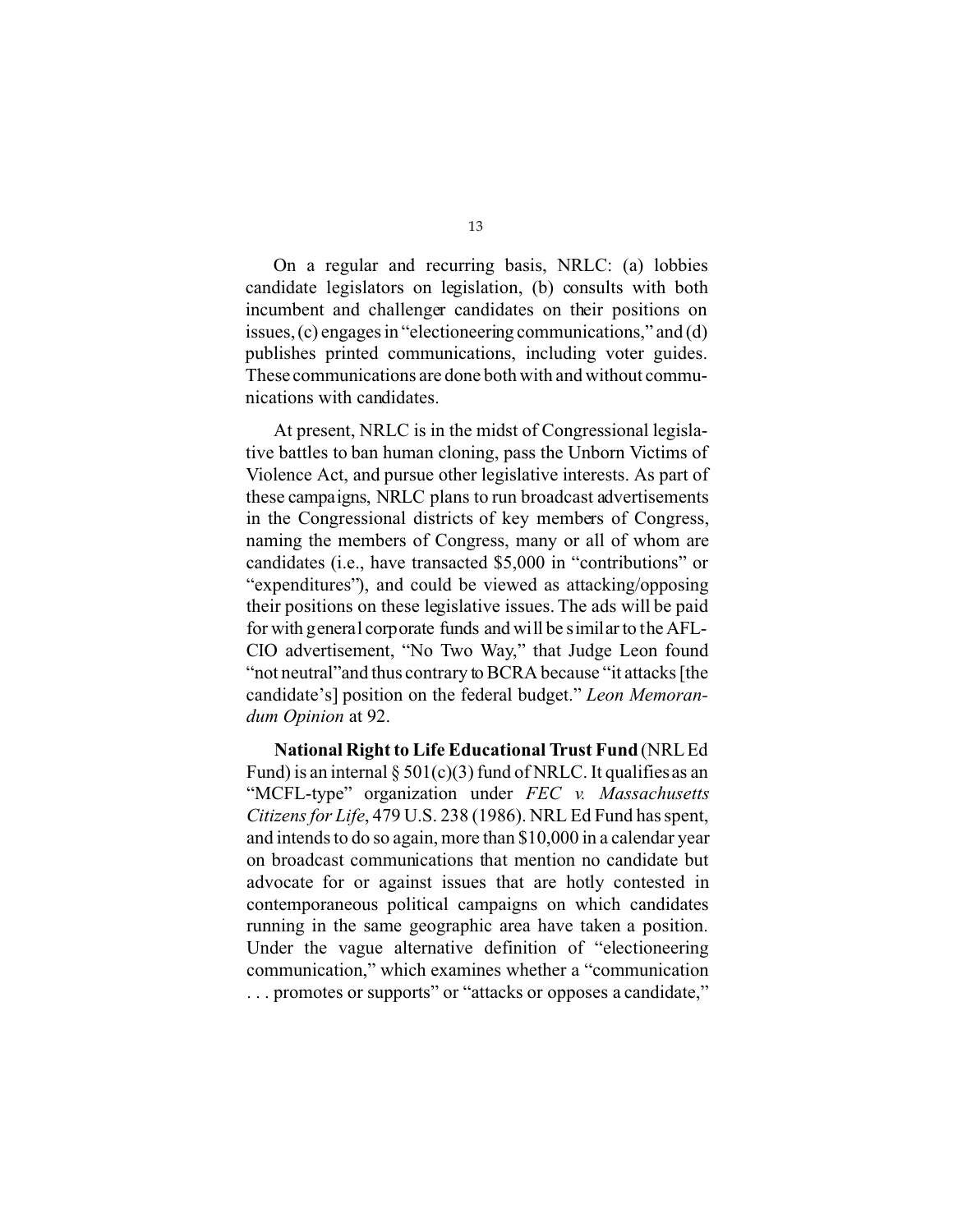§ 201(a), it is unclear whether such conduct would be considered an "electioneering communication."

**National Right to Life Political Action Committee** (NRL PAC) is a connected  $\S 527$  fund of NRLC that is registered with the FEC as a political action committee subject to the FECA. NRL PAC regularly makes contracts for independent expenditure communications in federal elections days, weeks, and months in advance of the time the actual independent expenditures are made. NRLPAC has suffered harassment and interference with contractual relationships as a result of federal candidates learning about arrangementswith broadcasters to air independent expenditure in opposition to these candidates.NRL PAC intends to continue making independent expenditures, but its freedom of expression is burdened by the necessity of reporting them when contracts are made instead of when the independent expenditure is made.<sup>6</sup>

**Mike Pence** is the U. S. Representative from the Second Congressional District of the State of Indiana, first elected in 2000.He is an Assistant Majority Whip, Chairman of the Small Business Subcommittee on Regulatory Reform and Oversight, and serves on the Judiciary and Agriculture Committees. Representative Pence has raised, assisted to raise, and wishes to continue to raise and to assist in raising funds for Appellant Indiana Family Institute, Inc. (IFI), and he has communicated and wishes to continue to communicate with IFI with regard to raising and assisting in raising funds for IFI – conduct that would violate BCRA.<sup>7</sup>

<sup>6</sup> NRL PAC is the only Plaintiff in *McConnell v. FEC* that makes independent expenditures subject to BCRA.

 $7U.S.$  Representative Mike Pence is the only plaintiff in *McConnell v. FEC* to challenge provisions of FECthat forbid federal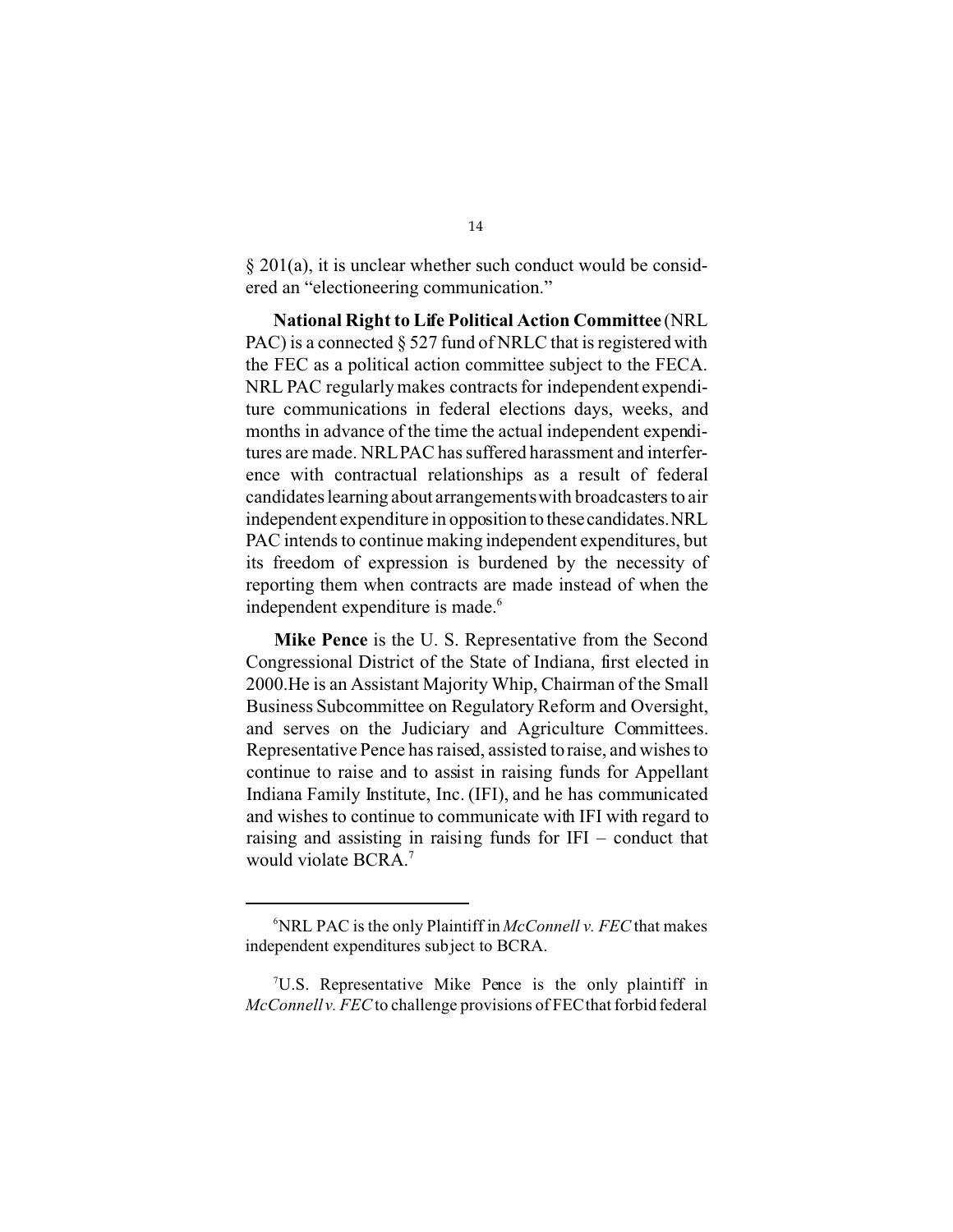**Indiana Family Institute, Inc.** (IFI), is an Indiana nonprofit corporation that qualifies as an "MCFL-type" organization under *FEC v. Massachusetts Citizens for Life*, 479 U.S. 238 (1986), and it qualifies as an "expressive association" as described in *Boy Scouts of America v. Dale*, 530 U.S. 640 (2000). IFI is dedicated to encouraging and invigorating Indiana families by offering them time-proven solutions to problems which harm the family, the church, and society. Over 10,000 Indiana residents receive IFI publications and many hear IFI radio programs and commentaries throughout the State of Indiana.

IFI has made and intends to make disbursements for the direct costs of producing and airing "electioneering communications" in excess of \$10,000 that: (a) refer to clearly identified candidates for federal office, (b) are made within 60 days before general, special, and runoff elections for the offices sought by the candidates and within 30 days before primary elections, preference elections, and conventions and caucuses of political parties with authority to nominate candidates for the offices sought by the candidates, and (c) are targeted to relevant electorates. IFI also: (a) lobbies candidate legislators on legislation, (b) consults with both incumbent and challenger candidates on their positions on issues, (c) engages in "electioneering communications," and (d) publishes printed materials, including voter guides. Some of these communications are done: (a) without any communication with any candidate, (b) after communication with a candidate, and (c) done with the agreement and/or formal collaboration of a candidate.

Appellant U.S. Representative Mike Pence has raised and intends to continue to raise and to assist in raising funds for IFI;

candidates from raising funds for entities involved in federal election activities, as defined by BCRA.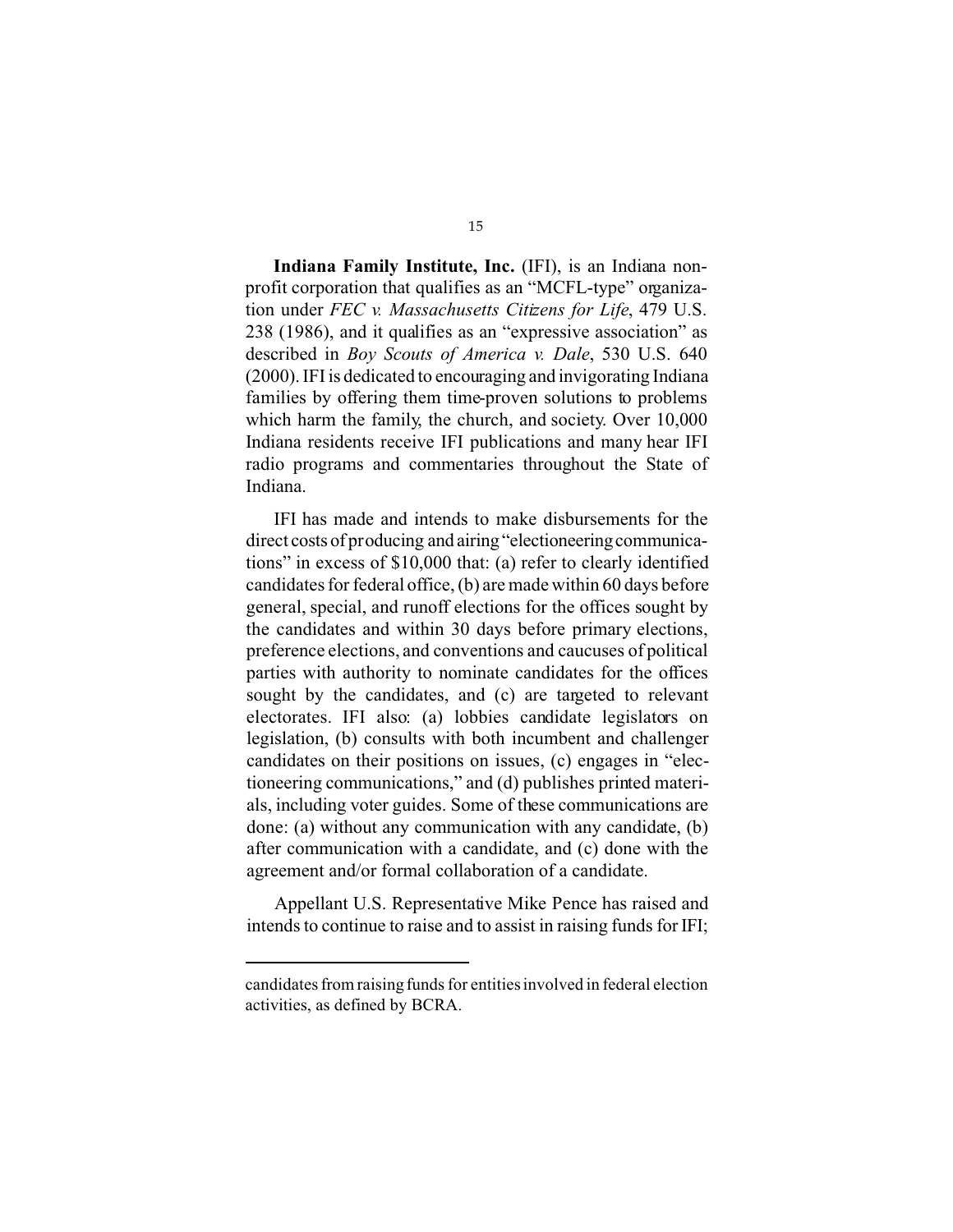IFI has communicated and will continue to communicate with Representative Pence with regard to raising and assisting in raising funds for IFI.8

#### **Questions Presented Are Substantial**

### *Raising or Using "Soft Money" By National Political Party Committees to Promote, Support, Attack, or Oppose Federal Candidates*

While the district court held unconstitutional most of the soft money provisions of BCRA (§ 101), it upheld its prohibitions on "soft money" solicited, received, redirected, or used by national, state, or local political committees that "promotes or supports . . . or attacks or opposes" a federal candidate.

Section 101 violates the First Amendment. It restricts the freedom of speech and association in a manner that exceeds the contribution and expenditure limitations at issue in *Buckley*. It directly restricts speech, and it restricts the right of national political party committees to associate with officeholders, candidates, other party committees, and other organizations. As such, it should properly be subjected to strict judicial scrutiny. *Citizens Against Rent Control/Coalition for Fair Housing v. Berkeley*, 454 U.S. 290, 299 (1981).

Under this standard of review,  $\S$  101 cannot survive scrutiny. The only interest that this Court has recognized to justify restrictions in the context of campaign finance is in reducing apparent or actual corruption. *FEC v. National Conservative Political Action Comm.,* 470 U.S. 480, 496-97 (1985). Special restrictions on political party committees cannot

<sup>8</sup> IFI is the only Plaintiff in *McConnell v. FEC* to complain against provisions of BCRA that forbid federal candidates from raising non-federal money for entities engaged in federal election activities.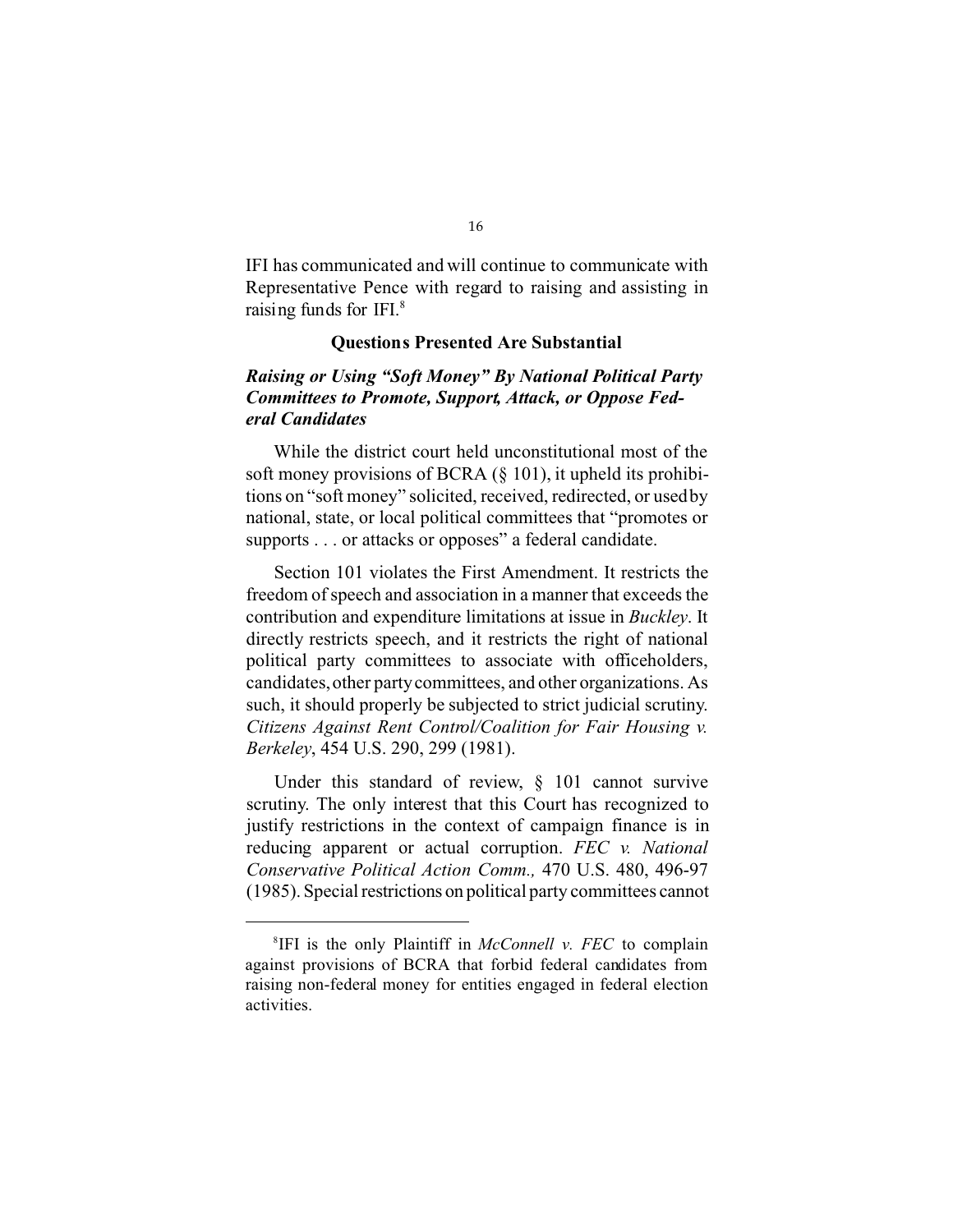be justified since there are no "special dangers" of corruption associated with political parties." *Colorado Republican Fed. Campaign Comm. v. FEC*, 518 U.S. 604, 616 (1996). Moreover, use of campaign funds bear only an "attenuated" relationship to corruption unless there the funds are used "exclusively" to elect a candidate. *Id.* In any event, § 101 is not narrowly drawn. Even if there is a constitutionally cognizable compelling interest served by § 101, Congress might simply have restricted the amount of non-federal money raised rather than entirely banning its use.

Insofar as BCRA purports to regulate state election activities, the also violates the Tenth Amendment by subsuming powers reserved to the States. BCRA unconstitutionally interferes with state election activities if they even indirectly and remotely can be said to impact on federal elections in a manner that cannot be reconciled with our federal system.

Further, by unjustifiably discriminating against political parties, § 101 violates the equal protection component of the Fifth Amendment. Political party committees are entirely forbidden from using or raising non-federal money for any number of purposes – including specifically for communications to promote, attack, support, or oppose federal candidates. But all other citizens' groups are permitted to continue to raise and use nonfederal money for these purposes. This makes no constitutional sense when political parties have already been deemed to pose no "special dangers." *Colorado Republican Federal Campaign Committee v. FEC*, 518 U.S. 604, 616 (1996).

Finally, the terms used by § 101 to restrict freedom of speech – forbidding a communication that "promotes or supports  $\ldots$  or attacks or opposes" a federal candidate – are unconstitutionally vague.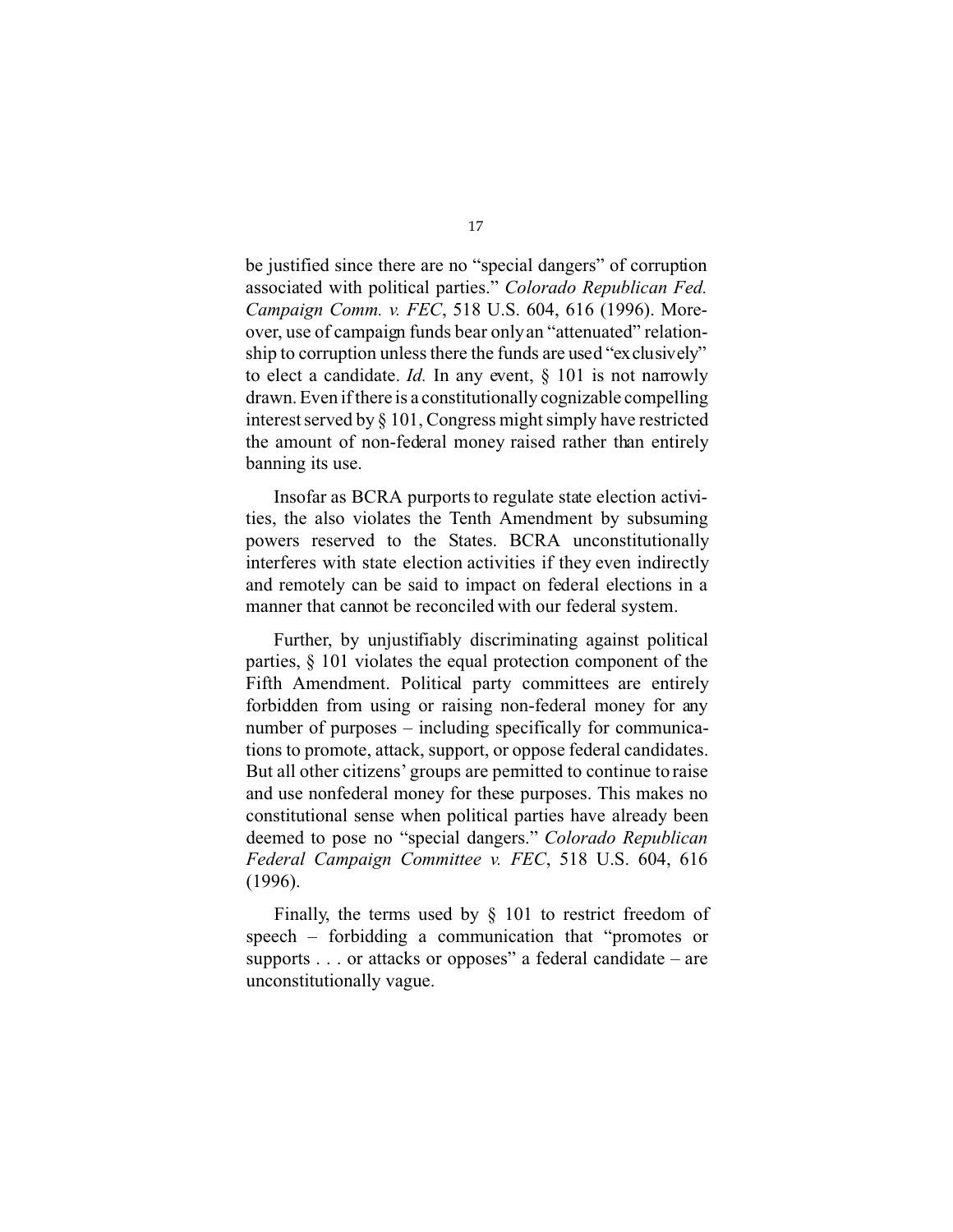*Federal Officeholders and Candidates*. The district court also upheld BCRA § 101 insofar as it forbids federal officeholders and candidates from soliciting, receiving, directing, transferring, or spending "soft money." Like the direct restrictions on free speech of § 101, this prohibition violates the First Amendment. It restricts the freedom speech and association in a manner that exceeds the contribution and expenditure limitations at issue in *Buckley v. Valeo*. It directly restricts speech by banning solicitation of funds. As an absolute ban, it is not narrowly drawn, as a restriction on amount might be.

*State Officeholders and Candidates*. Similarly, the district court upheld BCRA § 101 insofar as it forbids state officeholders and candidates from soliciting, receiving, directing, transferring, or spending "soft money" in connection with an election for federal office. This prohibition violates the First Amendment in the same manner as restrictions on federal candidates/officeholders. Moreover, it proceeds beyond the legitimates scope of the federal constitution reflected by the Tenth Amendment to the U.S. Constitution by purporting to regulate the conduct of state political candidates and officeholders.

#### *The Truncated Backup Electioneering Communication" Definition*

The district court also upheld the "backup" definition of "electioneering communications" of BCRA § 203, which, as construed by the lower court, reaches any broadcast reference to any candidate for federal office at any time "that is not neutral as to [the] candidate." Leon, J., Mem. Op. 92. The court also largely upheld the "electioneering communications" provisions of BCRA involving disclosure of electioneering communications (§§ 201 and 311), coordinated electioneering communications as contributions (§ 202), and the ban on electioneering communications by corporations and unions (§§ 203 and 204).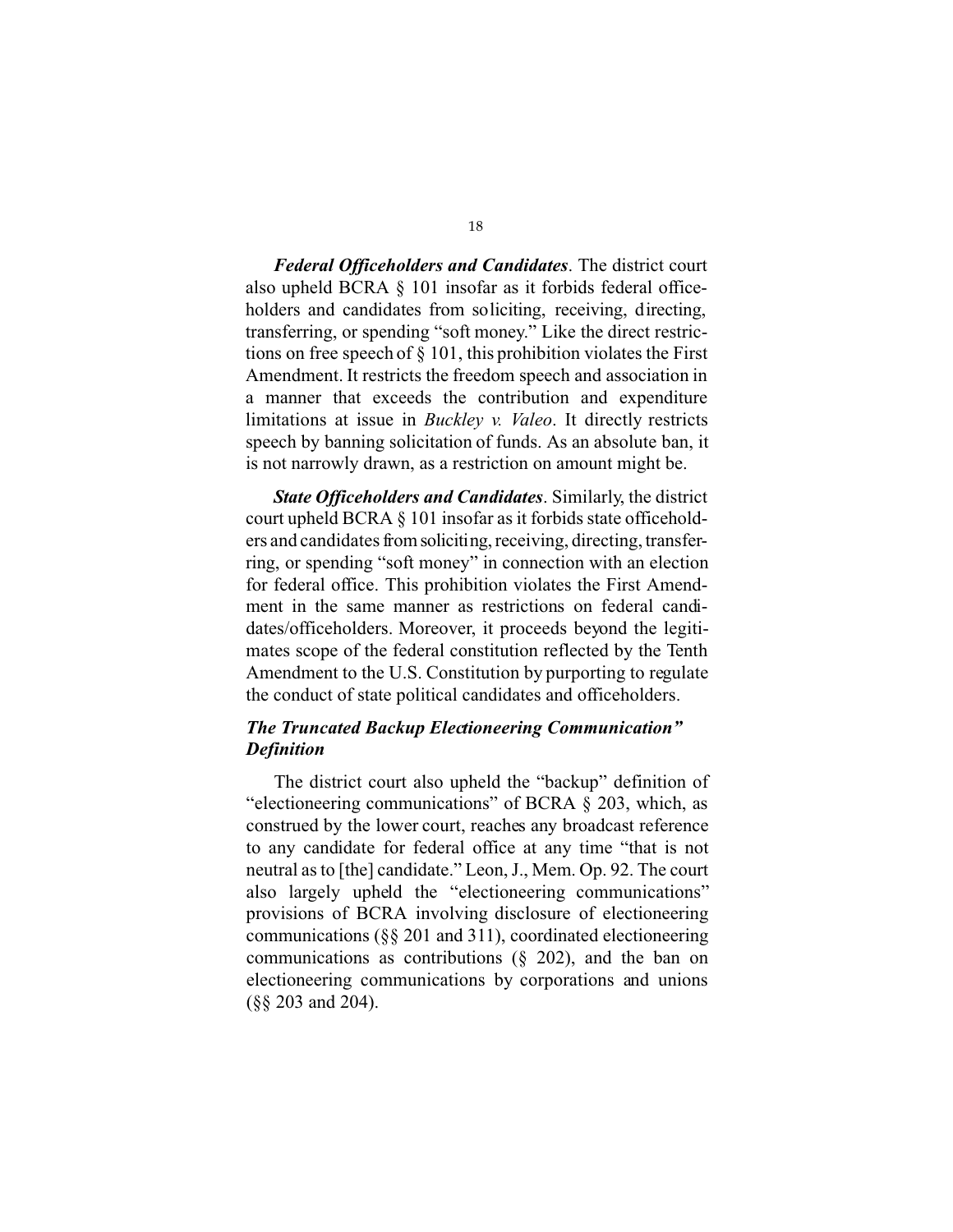The definition of "electioneering communications" violates the First Amendment under this Court's decisions in *Buckley*  and *FEC v. Massachusetts Citizens for Life, Inc.*, 479 U.S. 238 (1986) (*MCFL*). In light of serious constitutional overbreadth considerations, this Court in *Buckley* narrowly construed provisions in the FECA restricting expenditures "relative to a clearly identified candidate" and requiring disclosures for the purpose of "influencing" federal elections to embrace only "communications that in express terms advocate the election or defeat of a clearly identified candidate for federal office." 424 U.S. at 44 and n. 52. "Express terms" were defined to include "communications containing express words of advocacy of election of defeat, such as 'vote for,' 'elect,' 'support,' 'cast your ballot for,' 'Smith for Congress,' 'vote against,' 'defeat,' 'reject.'" *Id.* at 80. *See also MCFL*, 479 U.S. at 248-49.

The plain language of neither of § 203's definitions of "electioneering communications" can be reconciled with *Buckley*. Both embrace communications that go beyond "express advocacy" to include "issue advocacy." Judge Leon's attempted saving construction of the backup definition of §203 to any communication "that is not neutral as to [the] candidate" generates the same conflict with *Buckley*: A communication that is "not neutral" about a candidate still does not necessarily in "express terms advocate the election or defeat of a clearly identified candidate."

Moreover, the truncated backup "electioneering communication" definition is unconstitutionally vague. The terms it employs – "promotes," "supports," "attacks," and "opposes" – are all open to interpretation with regard to any specific advertisement.

The Circuit Courts of Appeal that have considered cases involving the express advocacy test's protection for issue advocacy do not agree with the district court below as to the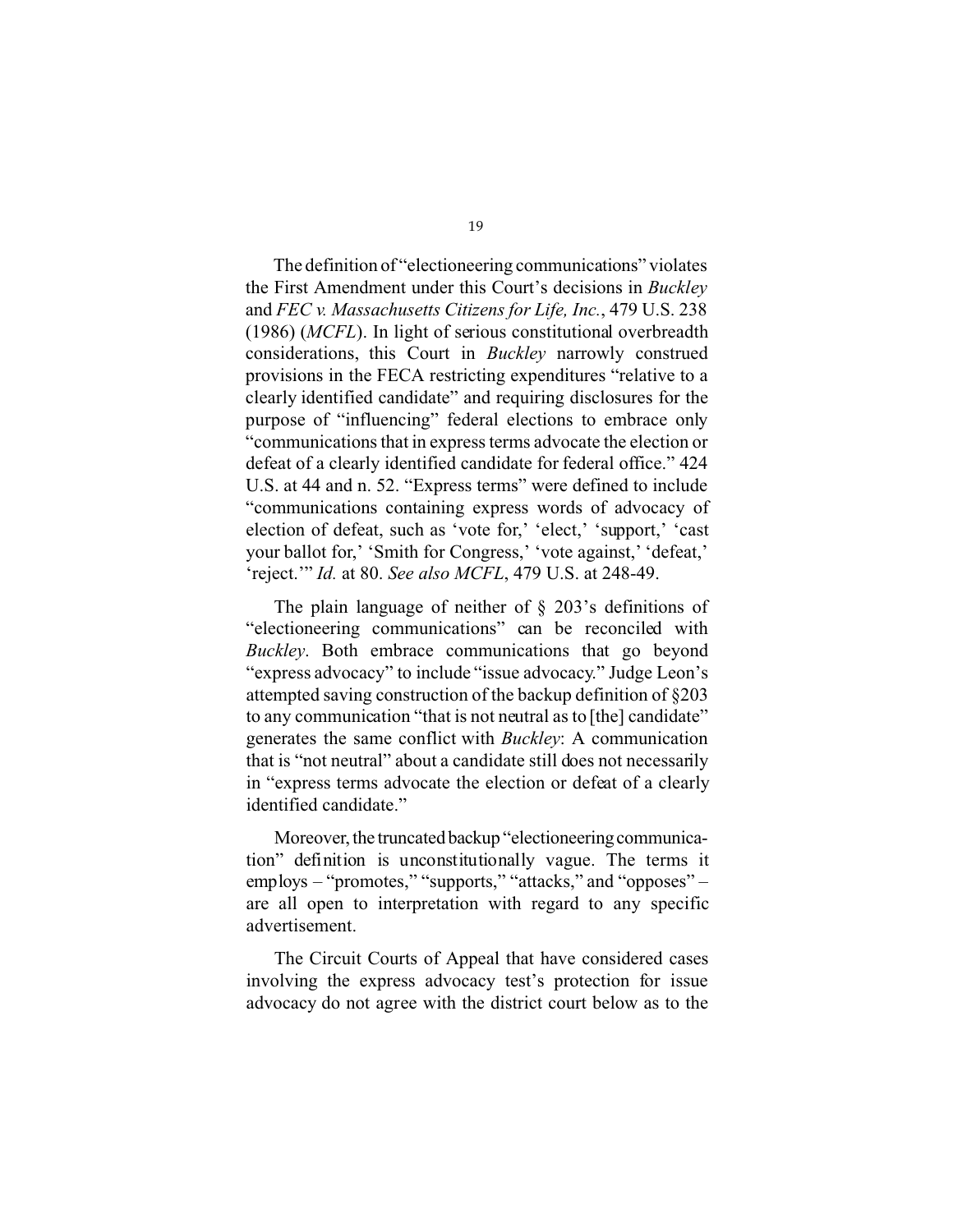constitutionalityof tests abandoning this Court's own formulation of the express advocacy test. These courts have uniformly recognized that this Court's holdings in *Buckley* and *MCFL* are binding and require the bright-line test of explicit words expressly advocating the election or defeat of a clearly identified candidate for federal office. Thus, there is a conflict between these circuits and the three-judge panel below.

"These courts rely primarily on *Buckley*'s emphasis on (1) the need for a bright-line rule demarcating the government's authority to regulate speech and (2) the need to ensure that regulation does not impinge on protected issue advocacy." *Chamber of Commerce v. Moore*, 288 F.3d 187, 193 (5th Cir. 2002). *See*, e.g. *Virginia Soc'y for Human Life v. FEC*, 263 F.3d 379, 391-92 (4th Cir. 2001) (*VSHL*) (a regulation that "shifts the focus of the express advocacy determination away from the words themselves to the overall impressions of the hypothetical, reasonable listener or viewer . . . is precisely what *Buckley* warned against and prohibited"); *Citizens for Responsible Gov't State PAC v. Davidson*, 236 F.3d 1174, 1187, 1193- 95 (10th Cir. 2000) (Statutes unconstitutional where they could not be narrowly construed to apply "only to expenditures for communications that contain explicit words advocating the election or defeat of a clearly identified candidate."); *Vermont Right to Life Comm., Inc. v. Sorrell*, 221 F.3d 376, 386 (2d Cir. 2000) (finding all the parties "in essential agreement that the disclosure provisions . . . and reporting provisions . . . *are necessarily unconstitutional* unless they applyonly to [communications] 'that expressly advocate the election or defeat of a clearly identified candidate.'" (emphasis added) (quoting *Buckley*, 424 U.S. at 80)); *Florida Right to Life v. Lamar*, 238 F.3d 1288 (11th Cir. 2001); *Iowa Right to Life Comm. v. Williams*, 187 F.3d 963, 969-70 (8th Cir. 1999) ( To be regulable, "the communication must contain express language of advocacy with an exhortation to elect or defeat a candidate,"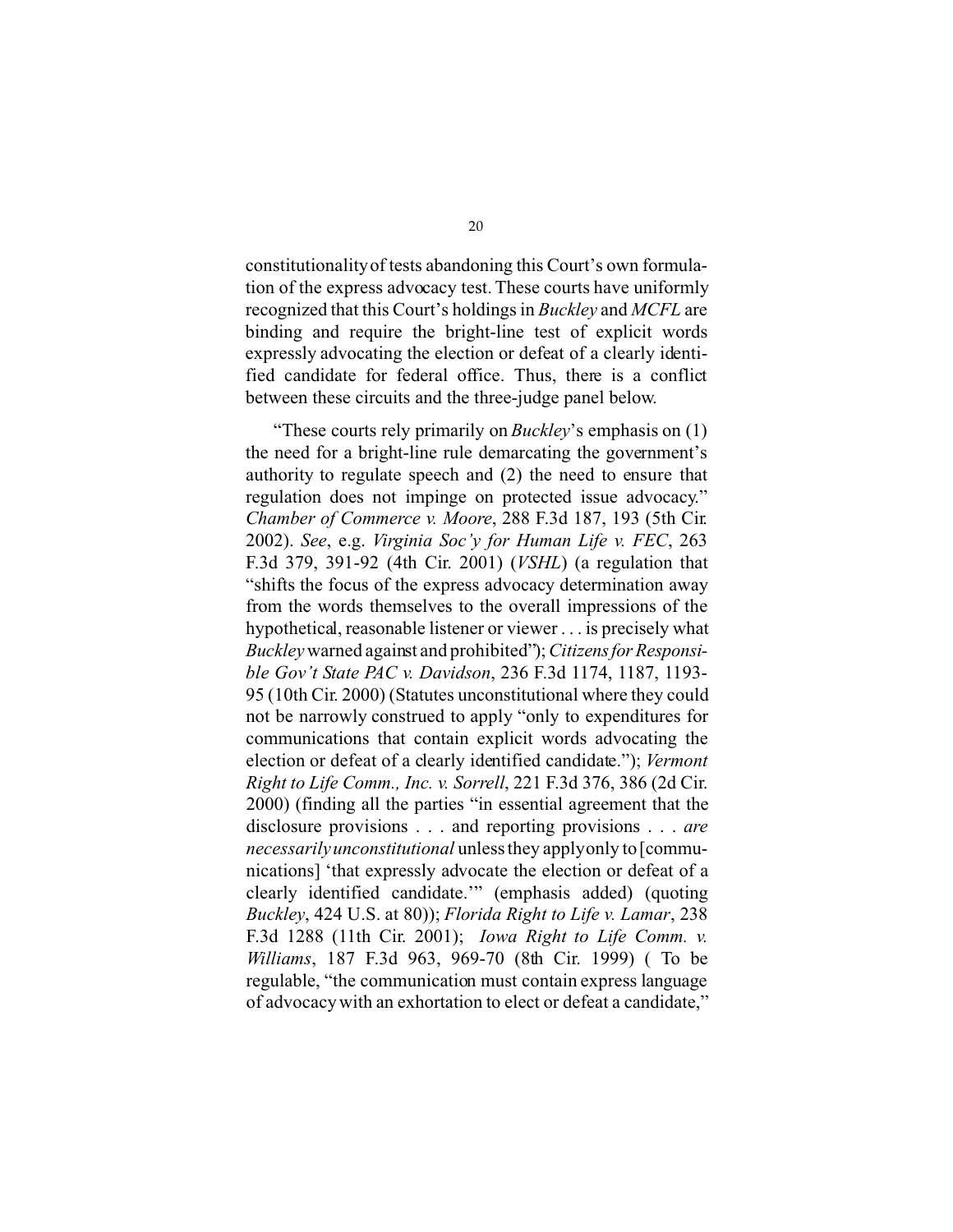and "[t]he Supreme Court has made clear that a 'finding of "express advocacy"depend[s] upon the use of language such as 'vote for,' 'elect,' 'support,' etc." (quoting *MCFL*, 479 U.S. at 249 (quoting *Buckley*, 424 U.S. at 44, n. 52)); *Brownsburg Area Patrons Affecting Change v. Baldwin*, 137 F.3d 503, 506 (7th Cir. 1998) (The Court [in *Buckley*] recognized the important First Amendment interest in protecting political speech, including discussions surrounding elections and candidates. . . . Because of the vital importance of protecting such speech, the *Buckley* Court articulated what has come to be known as the 'express advocacy' test . . . ."); *Faucher v. Fed. Election Comm'n*, 928 F.2d 468, 470 (1st Cir.1991) ("The Supreme Court, recognizing that such broad language . . . creates the potential for first amendment violations, sought to avoid future conflict by explicitly limiting the statute's prohibition to "express advocacy.").

Even the Ninth Circuit in *FEC v. Furgatch*, 807 F.2d 857 (9th Cir. 1987), recognized the binding nature of the express advocacy test, although in dicta it discussed the test in ways that seemed broader than the Supreme Court's articulation of the test.<sup>9</sup> However, the 9th Circuit has now affirmed that it fully embraces the *Buckley* formulation, by declaring that "a close reading of *Furgatch* indicates that we presumed express advocacy must contain some explicit *words* of advocacy." *California Pro-Life Council v. Getman*, 2003 WL 21027288 at \*7 (9th Cir. 2003) (emphasis in original). This ruling eliminates

<sup>9</sup> *Cf. FEC v. Christian Action Network*, 110 F.3d 1049, 1054 (4th Cir. 1997) (*CAN II*) (*Furgatch* contains broad dicta, but the Fourth Circuit summarized the narrower *holding* of *Furgatch* as: "where political communications . . . include an explicit directive to voters to take some [unclear] course of action, . . . 'context' . . . may be considered in determining whether the action urged is the election or defeat of a . . . candidate . . . .").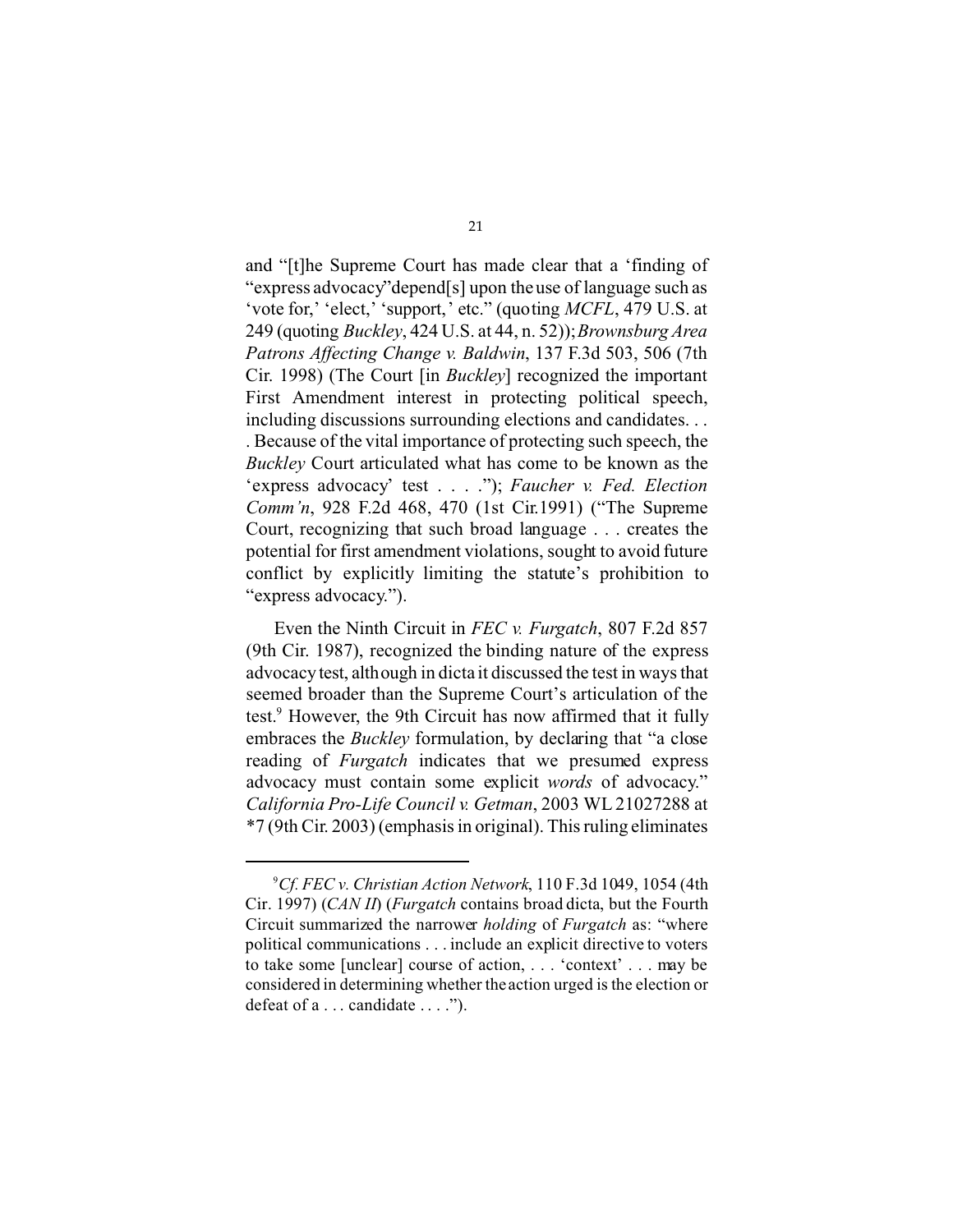any arguable federal circuit court support for a contextual approach, which is contained in BCRA's alternate definitions of "electioneering communication."

#### *Disclosure Requirements on "Electioneering Communications" and Independent Expenditures*

The district court held BCRA § 212 (disclosure of independent expenditures) nonjusticiable and largely upheld § 201 (disclosure of "electioneering communications"). Both provisions require reporting to the FEC of "disbursements" and "expenditures" when contracted for rather than when they are made – and regardless whether the service contracted for is ever provided and, in fact, the independent expenditure or electioneering communication is actually communicated. They are thus significantlydifferent than the reporting requirements this Court upheld in *Buckley*, 424 U.S. at 76-82, which required only disclosure of communications actually made.

Further, the disclosure provisions are not narrowly drawn to serve any compelling governmental interest. Though the government may have an interest in assuring that the electorate is informed of the source of expenditures made on behalf of candidates, there no such interest at stake unless these expenditures are, in fact, made. In the absence of an actual communication, there is no expenditure made on behalf of a candidate. Moreover, prior disclosure requirements would often result in prior notice to political opponents of political and media strategies, thereby chilling and effectively penalizing free speech. The prospect of chilled free speech or harassment of those with whom entities contract, for example, for media services, renders these provisions justiciable even in the absence of immediate harm.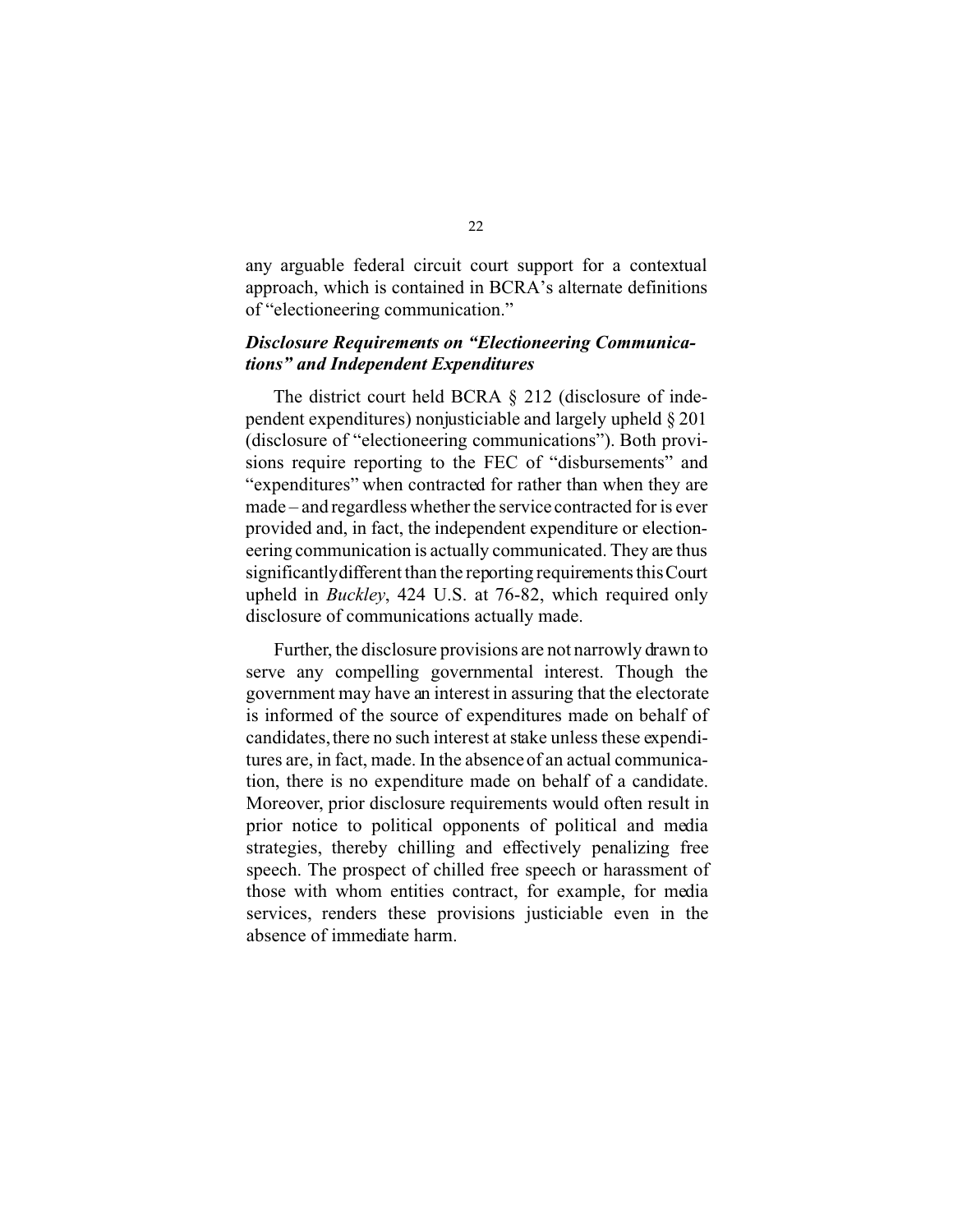#### *Extent of the District Court's Injunction*

JMC Appellants filed *Madison Center Plaintiffs' Motion to Alter or Amend the Judgment* in the district court, which was denied on May 19, 2003. *See* App. 87a. JMC Appellants appeal denial of that Order insofar as it denied JMC Appellants' request to explicitly extend the district court's injunction against the Defendants by ordering that the Defendants be enjoined from enforcing any unconstitutional BCRA provision against the Plaintiffs anywhere in the United States.

It is the policy of the FEC and the position that they have adopted in other similar cases that FEC rules and regulations that have been struck down in one jurisdiction will nevertheless be enforced by the FEC in other jurisdictions.<sup>10</sup> See VSHL, 263 F.3d 379, 382 (4th Cir. 2001); *Right to Life of DutchessCounty, Inc. v. FEC*, 6 F. Supp. 2d 248, 252-53 ( S.D. N.Y. 1998). Under this policy, the district court's judgment would bind the FEC only in the District of Columbia, leaving the FEC free to enforce enjoined BCRA provisions in other jurisdictions.

The FEC policy and the *VSHL* holding are in error. Under 5 U.S.C. § 706(2)(A), agency action can be entirely set aside if it is "not in accord with the law," including agency action found "contrary to constitutional right."  $5 \text{ U.S.C.} \$   $706 \text{ (2)(B)}$ . This justifies injunctive relief beyond the scope of any particular jurisdiction, especially when First Amendment rights are at issue and the "very existence [of a statute] may cause others not before the court to refrain from constitutionally protected

<sup>10</sup>Similarly, the "FEC has in the past prosecuted groups in the judicial districts where they distributed advertising materials, as opposed to the states where they are chartered or headquartered." *VSHL*, 263 F.3d at 389 (citing *FEC v. Pub. Citizen, Inc.*, 64 F. Supp. 2d 1327 (N.D.Ga. 1999); *FEC v. Nat'l Conservative Political Action Comm.*, 647 F. Supp. 987 (S.D. N.Y. 1986)).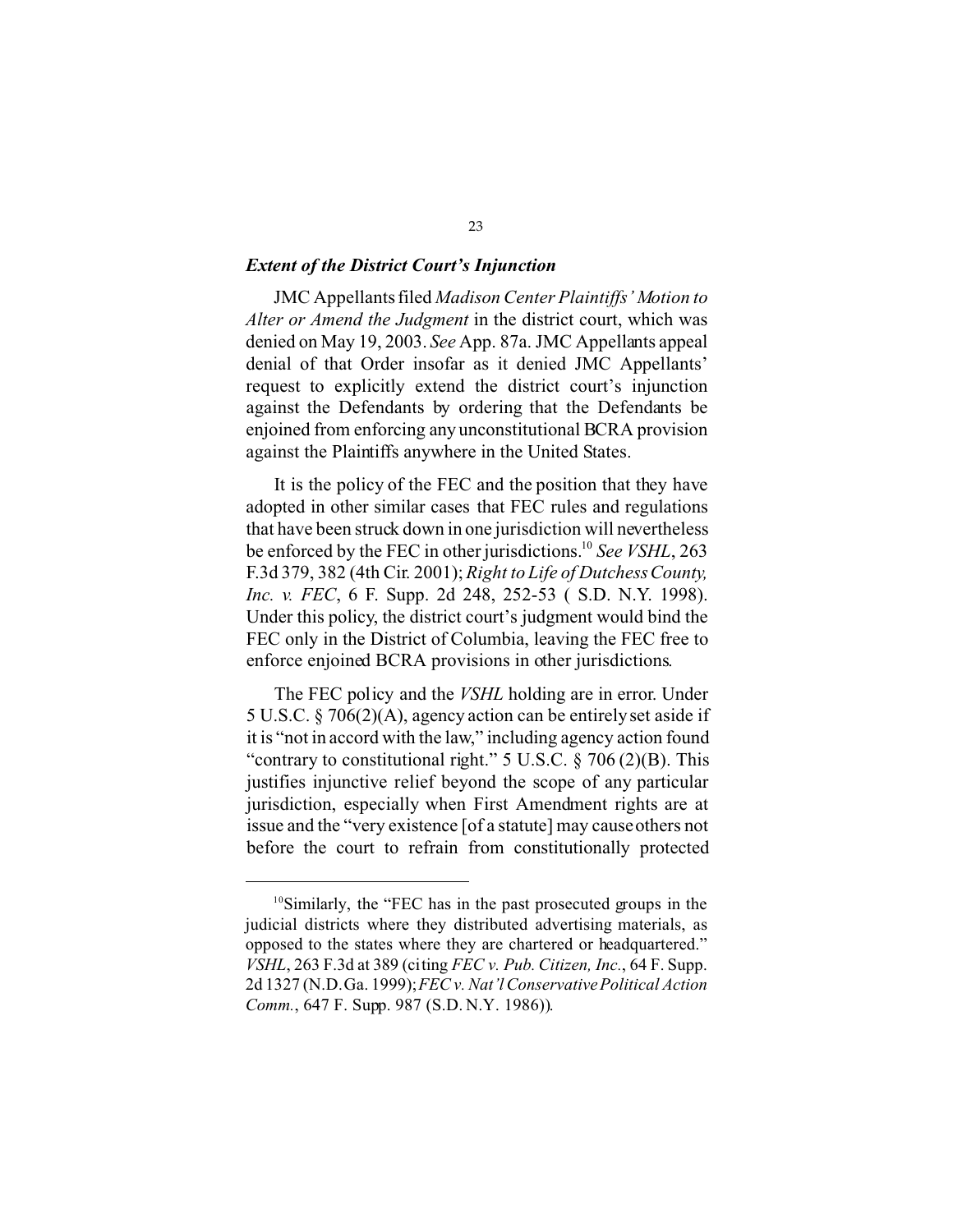speech or expression." *Broadrick v. Oklahoma*, 413 U.S. 601, 612 (1973).

In view of FEC policy, the state of the law, and the silence of the district court on the geographical scope of its injunction, JMC Appellants have every reason to believe that the FEC would, consistent with its policy, enforce provisions of BCRA outside the District ofColumbia absent a nationwide injunction.

As an Act of Congress, BCRA applies nationwide, so any of its provisions held unconstitutional should be also enjoined nationwide. In addition, BCRA § 403(1) provides that suit for declaratory and injunctive relief may only be brought in the United States District Court for the District of Columbia. Thus, there can be no protection from other courts from the FEC's enforcement actions in jurisdictions beyond the District of Columbia. JMC Appellants therefore request this Court to reverse the decision of the district court denying their Motion to Alter or Amend and to direct the district court on remand to enjoin the FEC from enforcing any BCRA provision held unconstitutional anywhere in the United States.

#### *Article III Standing of Congressional Intervenors*

Senator John McCain, Sen. Russell Feingold, Rep. Christopher Shays, Rep. Martin Meehan, Sen. Olympia Snowe, and Sen. James Jeffords (Intervenors) intervened under Fed. R. Civ. P. 24(a)(1), invoking BCRA  $\S$  403(b) ("any member of the House of Representatives . . . or Senate shall have the right to intervene either in support or opposition to the position of a party to the case regarding the constitutionality of the provision or amendment").

Applying BCRA § 403 does not, however, answer the separate question of whether all intervenors must have Article III standing, a matter this Court has not addressed. *See Arizonans for Official English v. Arizona*, 520 U.S. 43, 66 (1977)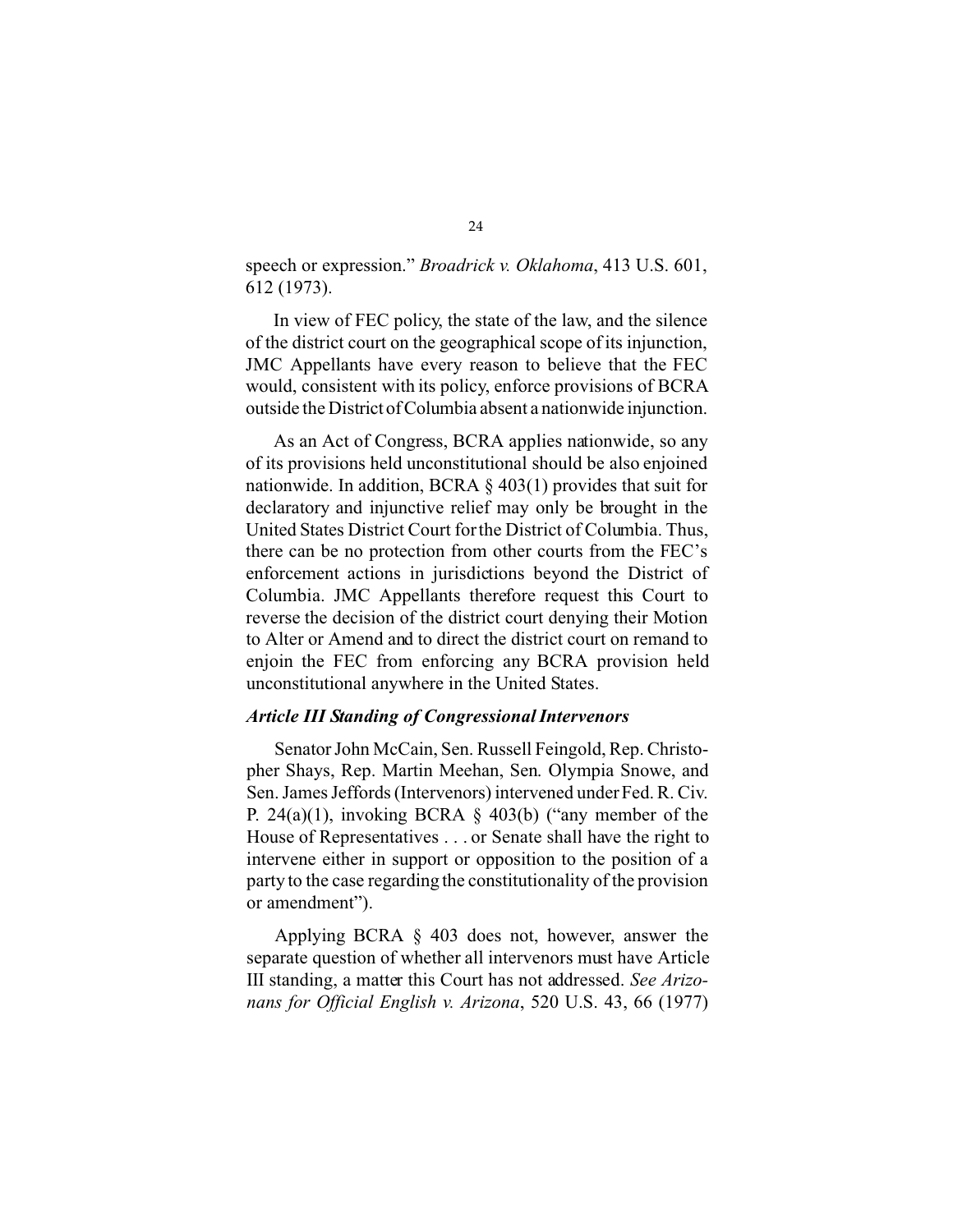(expressing "grave doubts whether the [initiative sponsors] have standing under Article III to pursue appellate review"); *Diamond v. Charles*, 476 U.S. 54, 68-69 and n.21 (1986) (an intervenor may not appeal, or continue a suit, without the party on whose side intervention was permitted, unless intervenor has Article III standing).

Intervenors must satisfy both constitutional and prudential requirements for standing. *See, e.g., National Credit Union Admin. v. First National Bank & Trust Co.*, 522 U.S. 1146 (1998); *Lujan v. Defenders of Wildlife*, 504 U.S. 555, 560-61 (1992). Section 403(b), by permitting members of Congress to intervene, removes any prudential standing concerns. *Raines v. Byrd*, 521 U.S. 811, 820 n. 3 (1997) ("Congress's decision to grant a particular plaintiff the right to challenge an act's constitutionality . . . eliminates any prudential standing limitations and significantly lessens the risk of unwanted conflict with the Legislative Branch when the plaintiff brings suit."). However, "Congress cannot erase Article III'sstanding requirements by statutorily granting the right to sue a plaintiff who would not otherwise have standing." *Id.* at 820 n. 3. This Court has long held that Congressional power to create standing is, at least in theory, subject to the limitations of Article III. *See, e.g., Warth v. Seldin*, 422 U.S. 49 (1975); *Linda R.S. v. Richard D.*, 410 U.S. 64 (1973). Thus, Article III's injury in fact requirement functions as a limit on Congress' power to confer standing. *See Lujan*, 504 U.S. at 580-81 (Kennedy, J., concurring); *Common Cause v. FEC*, 108 F.3d 413, 418 (D.C. Cir. 1997).

Intervenors do not satisfy Article III standing requirements. First, they do not satisfy the requirement that suffer an "injury in fact" consisting of an "invasion of a legally protected interest which is (a) concrete and particularized . . .and (b) actual or imminent." *Lujan*, 504 U.S. 560 (internal quotations and citations omitted). A generalized, abstract interest as members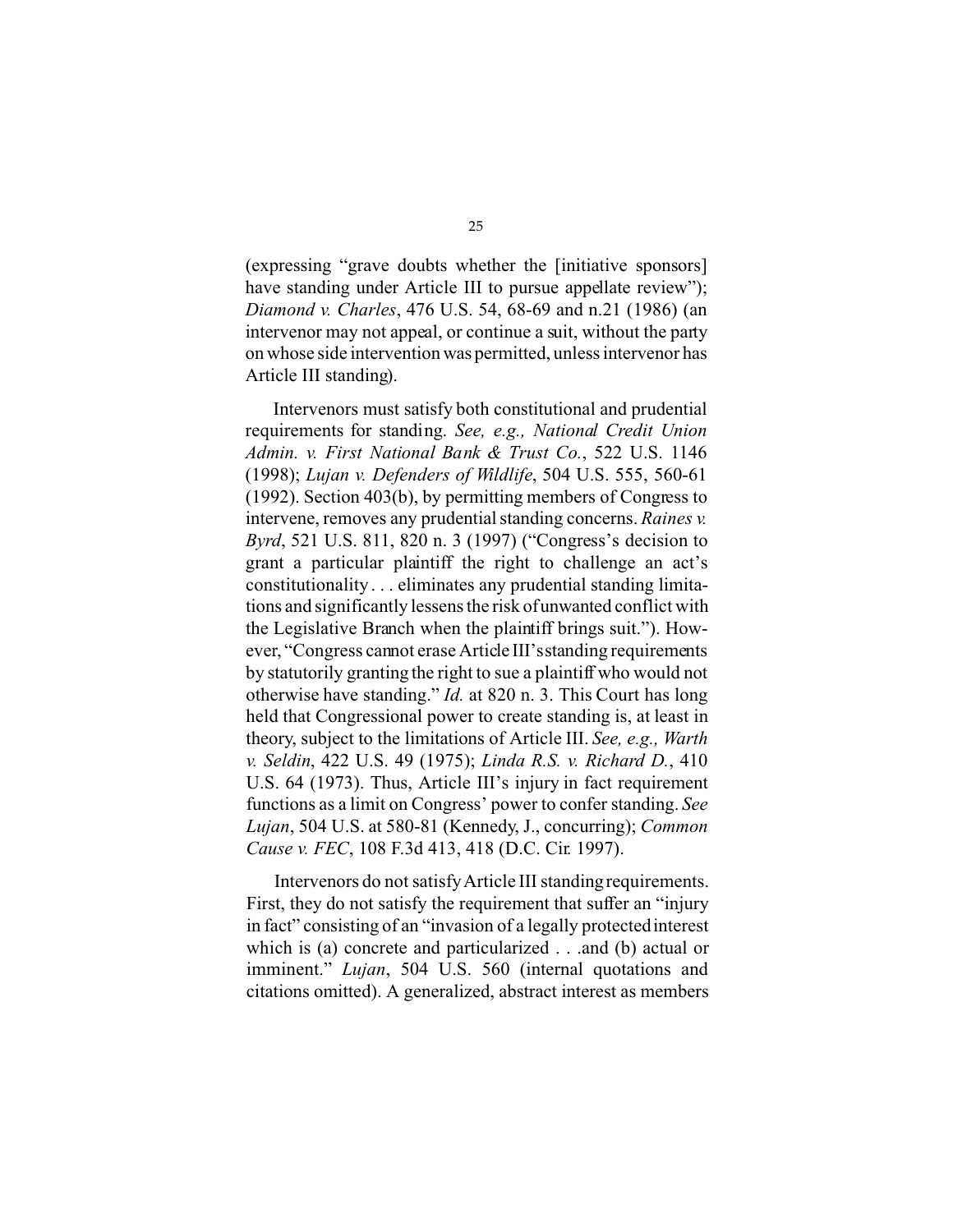of a regulated class of legislators or as citizens participating in the political process is insufficiently concrete and particularized to grant them Article III standing.

Voters' "concern for the corruption of the political process is not only widely shared, but is also an abstract and indefinite nature, comparable to the common concern for obedience of the law." *Becker v. FEC*, 230 F.3d 381, 390 (1st Cir. 2000). *See also Chiglo v. City of Preston*, 104 F3d. 185, 187 (1997); *Hoffman v. Jeffords*, 175 F. Supp.2d 49, 55 (D.D.C. 2001). Likewise, this Court has held that individual members of Congress lacked standing to challenge the constitutionality of legislation, although the federal Line Item Veto Act provided that any member might bring suit, because the members had alleged no cognizable injuries to themselves, and their claimed institutional injury was widely dispersed and abstract. *Raines*, 521 U.S. at 829. *See also, e.g., Roe v. Casey*, 464 F. Supp. 486, 48 (E.D. Pa. 1978), *aff'd*, 623 F.2d 829 (3d Cir. 1980) (in constitutional challenge to statute, a legislator as member of Assembly and co-sponsor had no legally protectable interest).

Second, the Intervenors lack Article III standing because there is no causal connection between their "injury"and the conduct complained of. *Lujan*, 504 U.S. at 560-61. Any injury suffered by a holding that BCRA is unconstitutional would simply mean that the Intervener would have to continue to campaign in the absence of BCRA and within the established, relatively unregulated, system of election finance control. However, "[i]n those cases where a plaintiff's asserted injury arises from the government's allegedly unlawful regulation (*or lack of regulation*) of someone else, it is substantially more difficult to establish injuryin fact, for in such cases one or more of the essential elements of standing depends on the unfettered choices made by independent actors not before the courts and whose exercise of broad and legitimate discretion the courts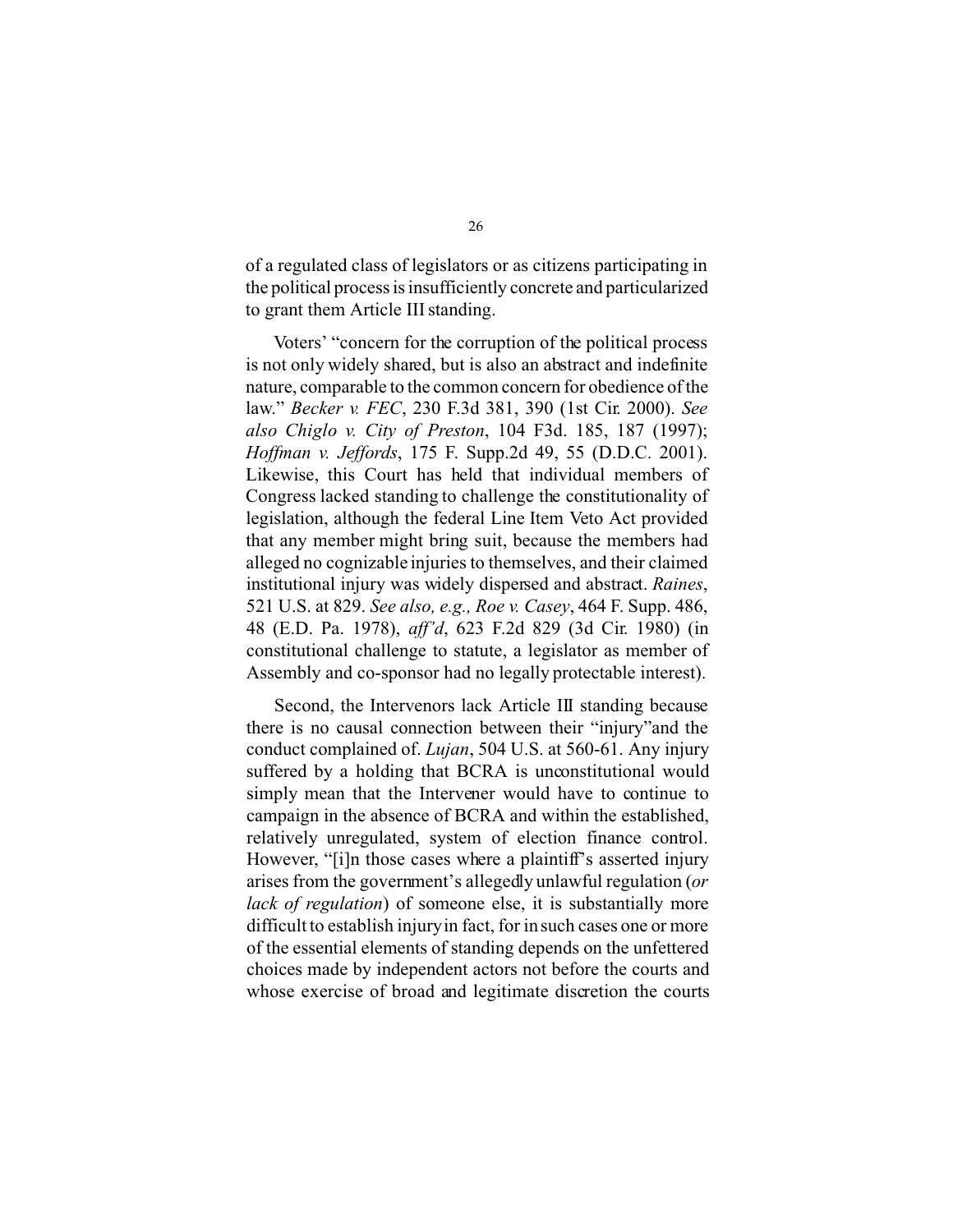cannot presume either to control or to predict." *Common Cause v. FEC*, 108 F.3d 412, 417 (D.C. Cir. 1997) (quotations and citations omitted) (emphasis added).

Thus, whether the Intervenors lack Article III standing is in itself a plainly substantial question that warrants review by this Court.

Moreover, there is a conflict of circuits with regard to this matter that this Court ought properly to resolve. Several circuit courts require that interveners must have Article III standing. *Planned Parenthood of Mid-Missouri and Eastern Kansas, Inc. v. Ehlmann*, 137 F.3d 573, 576-77 (8th Cir. 1998); *Solid Waste Agency v. U.S. Army Corps of Eng'rs*, 101 F.3d 503, 507 (7th Cir. 1996); *Mausolf v. Babbit*, 85 F.3d 1295, 1300 (8th Cir. 1996); *Building and Constr. Trades Dept., AFL-CIO v. Reich*, 40 F.3d 1275, 1282 (D.C. Cir.1994). One circuit has stated that intervention under Rule 24 requires more of an interest than that required by Article III analysis. *United States v. 36.96 Acres of Land*, 754 F.2d 855, 859 (7th Cir.1985). But at least three other circuits do not require Article III standing for intervention. *United States Postal Serv. v.* B*rennan*, 579 F.2d 188, 190 (2d Cir.1978); *Associated Builders & Contractors v. Perry*, 16 F.3d 688, 690 (6th Cir.1994); *Yniguez v. State of Arizona*, 939 F.2d 727, 731 (9th Cir.1991).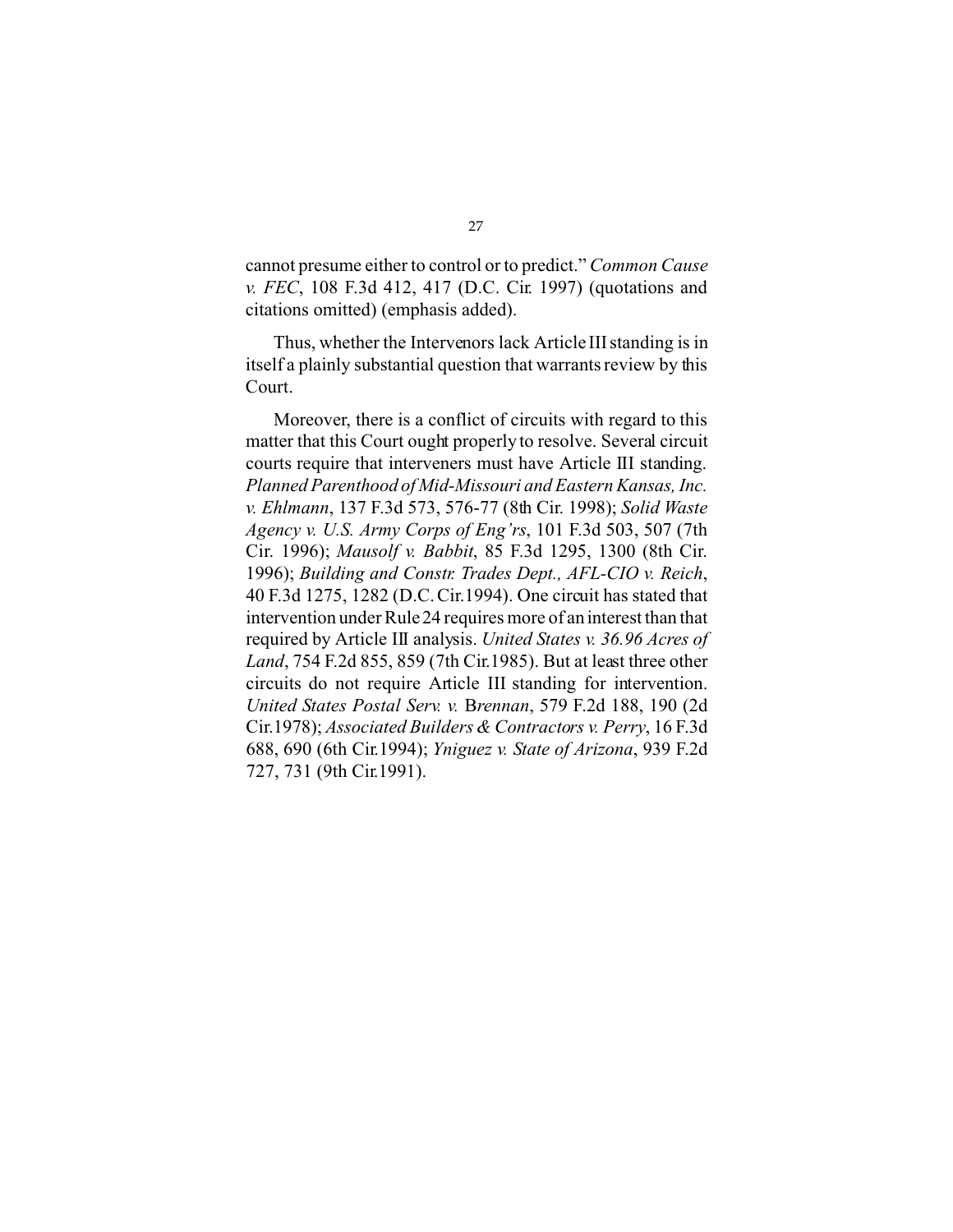#### **Conclusion**

For the foregoing reasons, the Court should note probable jurisdiction.

Respectfully submitted,

/s/ James Bopp, Jr. James Bopp, Jr., *Counsel of Record*  Richard E. Coleson Thomas J. Marzen JAMES MADISON CENTER FOR FREE SPEECH BOPP, COLESON & BOSTROM 1 South 6th Street Terre Haute, IN 47807-3510 812/232-2434 (fax: 812/235-3685) *Counsel for JMC Appellants*